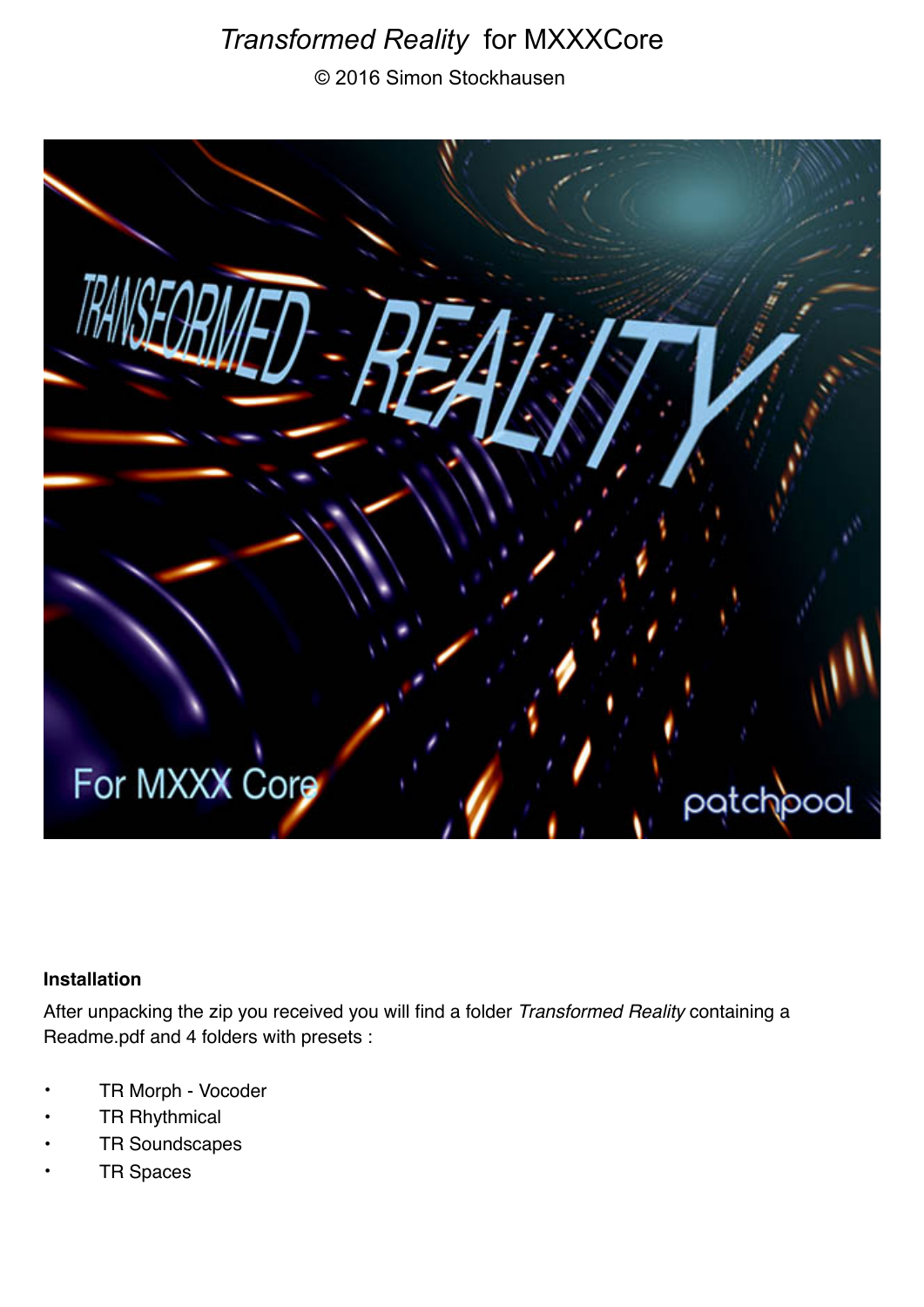In order to use the patches inside the MXXX patch browser, place these 4 folders here:

**Mac:** User (you)/Library/Application Support/MeldaProduction/MeldaProduction MXXX/Active Presets **Windows:** ...\AppData\Roaming\MeldaProduction\MeldaProduction MXXX\ActivePresets

When opening the MXXX patch browser **with the easy-page selected and tree-view enabled** it should look something like this:

| <b>MXXX</b> (10.01)                                                                    |                                                                                                                                          |                                                                                                                                                                                                          |                                                                                                                                                       |                                                                                   | <b>©</b> RANDOM                                                                                                                                                                      | <b>E: Presets</b>                                                                                                                                                                                                                                                                                                                                | а | 命 | $\angle$ EDIT                    | <b>□ BYPASS 非 ♪</b> |  |
|----------------------------------------------------------------------------------------|------------------------------------------------------------------------------------------------------------------------------------------|----------------------------------------------------------------------------------------------------------------------------------------------------------------------------------------------------------|-------------------------------------------------------------------------------------------------------------------------------------------------------|-----------------------------------------------------------------------------------|--------------------------------------------------------------------------------------------------------------------------------------------------------------------------------------|--------------------------------------------------------------------------------------------------------------------------------------------------------------------------------------------------------------------------------------------------------------------------------------------------------------------------------------------------|---|---|----------------------------------|---------------------|--|
| <b>PURPOSE</b><br>Mixing<br>Mastering<br>Preprocessing<br><b>Effecting</b><br>Creative | <b>INSTRUMENT TYPE</b><br>Full mix<br>Vocals<br>Drums<br><b>Bass</b><br>Keyboards<br>Guitar<br><b>Brass</b><br>Orchestral<br>Lead<br>Pad | Multieffect<br>Dynamics<br>Equalization<br>Modulation<br><b>Distortion</b><br>Delay & Reverb<br>Enhancement<br><b>Simulation</b><br>Creative<br>Rhythmizing<br>Sound effects Harmonization Phat<br>Other | <b>CHARACTER FLAGS</b><br><b>Bright</b><br>Dark<br>Analog<br>Clean<br>Warm<br>Soft<br>Hard<br><b>Distorted</b><br>Synthetic<br>Glitchy<br><b>Thin</b> | Side-chain<br>Multiband<br>Low CPU<br><b>MIDI</b><br>No phase shift<br>No latency | PP Soundscapes<br>PP Spaces<br>Reverb<br>Samples<br>Stereo<br>Time<br><b>Tools</b><br>TR Morph - Vocoder<br>TR Rhythmical<br><b>TR Soundscapes</b><br><b>TR Spaces</b><br>Voice<br>画 | Dynamic Morph EQ1<br>Dynamic Morph EQ2<br><b>Granular Morph Repeater</b><br>Morph Shaper Scape<br>Morph Wobble Formant<br>Morph Wobble Vox<br>Morphing Morph 01<br>Morphing Morph 02<br>Multi FX Formant Morph<br>Space Mix Vocoder<br><b>Surreal Vovoder</b><br>Vocoder Edge 1<br>Vocoder Edge 2<br>Vox Morph Formant Drone 01<br><b>SEARCH</b> |   |   | <b>INFO</b><br><b>FOR STREET</b> | <b>CLEAR</b>        |  |

# **Licence agreement and terms of usage**

This license agreement is between you (the licensee) and me (Simon Stockhausen).

As these are patches for an FX plug-in and not a sampler or synthesizer, let's keep it simple:

1.) The licensee must not distribute the patches from *Transformed Reality* in any commercial, free or otherwise product. You can use these patches in your music and sound design work and produce audio files with it which you can distribute and sell in any way.

2.) The license to the presets expansion *Transformed Reality* may not be given away or sold (NFR).

# **Description**

*Transformed Reality* for [MXXXCore](http://www.meldaproduction.com/MXXXCore) contains 114 creative patches including 24 variations for transforming your sonic reality. From granular soundscape-generators to animated gates and dancing filters, from ethereal texture-izers to dark and brooding drone-makers, from warped spaces and tempo-synced delay patches to creamy unison pad-ifiers, from granular stutter mayhem to beautiful harmonic ambiences, whatever reality you feed into these presets will be transformed in a very musical, interesting and useful way, occasionally creating bizarre and surreal sounds you might not have heard before.

All patches are programmed 100% wet, so they can be inserted on a buss (or bus, the spelling seems to be undecided here) and have between 4 - 16 labelled Macros assigned which are accessible on the "easy"-page in MXXXCore, often the Macros and switches are sorted in panels. The presets are fully tagged and have more or less elaborate descriptions attached which can also be found in the patchlist below.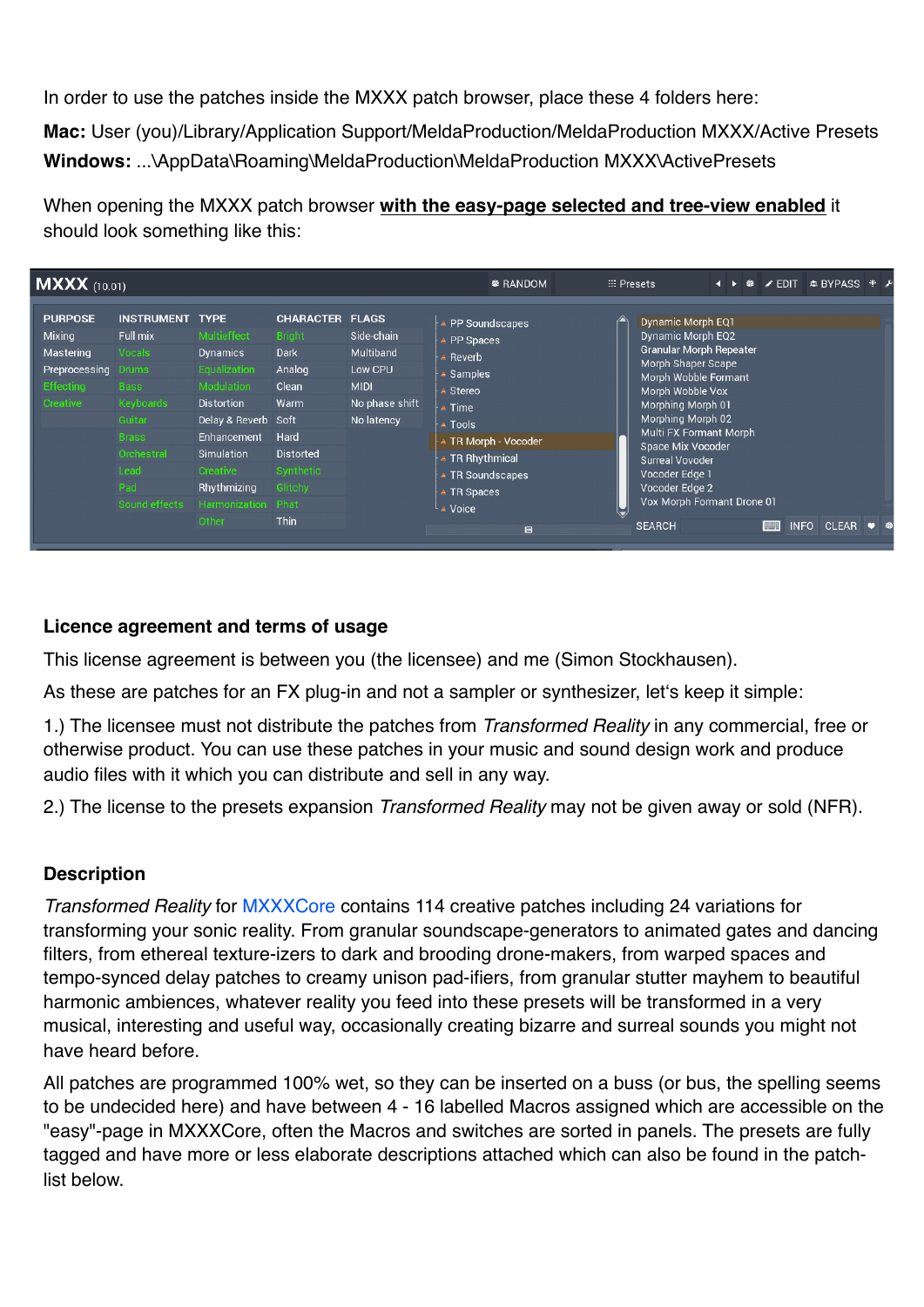Please refer to the system requirements below to learn which effect modules were used to create these patches (and are needed to use them). These patches will of course also work in the full version of MXXX.

# **Patch Categories**

- TR Morph Vocoder  $(12 + 3 \text{ variations})$
- TR Rhythmical (26 + 4 variations)
- TR Soundscapes (29 + 10 variations)
- TR Spaces (23 + 7 variations)

All audio demos for this set are **[here](https://soundcloud.com/sampleconstruct/sets/transformed-reality-for-melda)**.

All video demos for this set can be found in **[this youtube playlist](https://www.youtube.com/watch?v=w0gDGRq677Q&list=PLdDy6n1e-aeMnMk7sqIpw7f28MV4PVJ2d)**.

#### **MXXXCore system requirements:**

- MAutoDynamic EQ
- MMultiBand Bit Fun
- MMultiBand Chorus
- MMultiBand Comb
- MMultiBand Convolution
- MMultiBand Delay
- MMultiBand Granular
- MMultiBand Harmonizer
- MultiBand Ring Modulator
- MMultiBand Wave Shaper
- MMulti Band Reverb
- MMorph
- **MStereo Spread**
- MTransform
- MUnison
- MVocoder
- **MWobbler**

#### **Technical notes**

#### *CPU*

Some more complex patches will require a lot of CPU, especially when granular or unison modules with a high voice count are involved and/or if a patch uses LFO-modulated delay times. Also vocoder and morph modules require quite a lot of CPU power.

To reduce CPU load for patches with modulated delay times, please set "SMART INTERPOLATION" in MXXX "Settings" to "Normal", this will significantly reduce the CPU load without deteriorating the audio quality. This is also marked in the patch descriptions below.

For a smooth experience with Transformed Reality please use moderate sample buffer sizes in your DAW, a sample buffer of 256 samples and higher should be perfectly fine on most modern computers.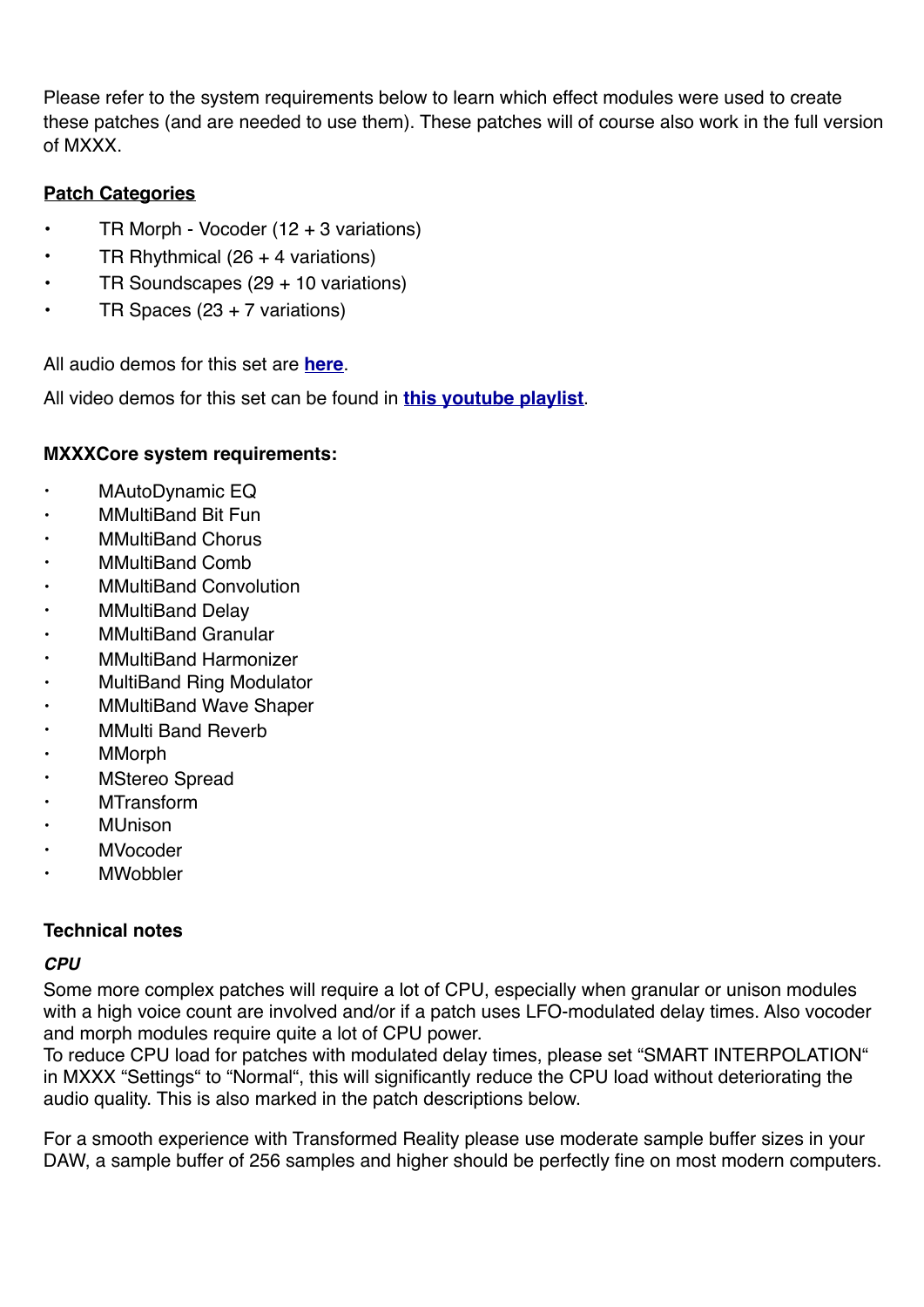# **Patchlist**

There are 1014patches including 24 variations. Each patch has a more or less elaborate description which you can access in the info box.

| <b>TR Morph - Vocoder</b>     | <b>Comments</b>                                                                                                                                                                                                                                                                                                                                                                                                                                                                                                                               |  |  |  |
|-------------------------------|-----------------------------------------------------------------------------------------------------------------------------------------------------------------------------------------------------------------------------------------------------------------------------------------------------------------------------------------------------------------------------------------------------------------------------------------------------------------------------------------------------------------------------------------------|--|--|--|
| <b>Ambient Vocoder Flares</b> | Needs SC-input to work. Vocoder passing through a compressor, a<br>convolution reverb and MUnison. Switch on/off vocoder graph modulation<br>(via 4 LFOs) with the switch in panel 1, when switched off, the graph points/<br>slopes freeze at their current positions (no reset). Control release time/ratio/<br>formant shift with the Macros in panel 1. The Macros in panel 2 control<br>convolution mix/unison mix/unison detune.                                                                                                        |  |  |  |
| Dynamic Morph EQ1             | Needs SC-input to morph, use the switch on the easy page to swap carrier/<br>modulator, use another switch for switching Morph Ration A/B morphing on/<br>off. A dynamic EQ (inverted -> higher input levels reduce the frequency<br>bands, set the wet/dry balance with the assigned Macro.) and a pitch<br>transformer (use Macro for wet/dry) is routed before the morph-module, a<br>harmonizer post morph-module (-12 semis - use Macro for wet/dry).                                                                                    |  |  |  |
| Dynamic Morph EQ2             | Needs SC-input to morph, use the switch on the easy page to swap carrier/<br>modulator, use another switch for switching Morph Ration A/B morphing on/<br>off. A dynamic EQ (inverted -> higher input levels reduce the frequency<br>bands,, set the wet/dry balance with the assigned Macro, use another<br>Macro for cutting high frequencies) and a pitch transformer is routed before<br>the morph-module (use Macros for PTrans wet/dry and formant shift).                                                                              |  |  |  |
| Granular Morph Repeater       | Needs SC-input to work. Signal is passing through a tempo-synced grain<br>repeater followed by a pitch transformer and then hits the morphing module<br>which is followed by a waveshaper. Lane 2 takes the signal from the pitch<br>transformer and processes it with a comb-filter. Use Macros 1 to the ration<br>of carrier/modulator, swap A/B with the switch. Control waveshaper amount<br>with Macro 4, set the overall level of lane 1 with Macro 3. Macros 5/6<br>control volume/feedback of the comb-filter in lane 2.              |  |  |  |
| Morph Filter Warp             | Needs SC-input to work. Morph module (use Macro for setting the Ratio<br>use switch for swapping carrier/modulator) routed through a dual filter<br>(diffusion/lowpass - use red Macros for mix/drive/modulation speed), a<br>warped comb-filter in lane 2 processes the signal further.                                                                                                                                                                                                                                                      |  |  |  |
| <b>Morph Formant Filter</b>   | Morphing meets formant filtering, plenty of Macros for controlling the<br>morphing and filter mix/stereo phase/saturation are installed. Needs SC<br>input to work. Featured in this video.                                                                                                                                                                                                                                                                                                                                                   |  |  |  |
| Morph Shaper Scape            | Needs SC input to work. Morphing module in lane 1 passing through a<br>wave-shaper and a granulator with reversed grains, the feedback loop is<br>generated post granulator, the side-chain signal is also fed into the<br>feedback module, use the assigned Macros for leveling feedback amount/<br>SC input. Auto-ratio-morphing can be switched on/off, swap the carrier/<br>modulator inputs with another switch. More Macros for controlling morphing<br>compression-release/granular mix/amount of convolution reverb are<br>available. |  |  |  |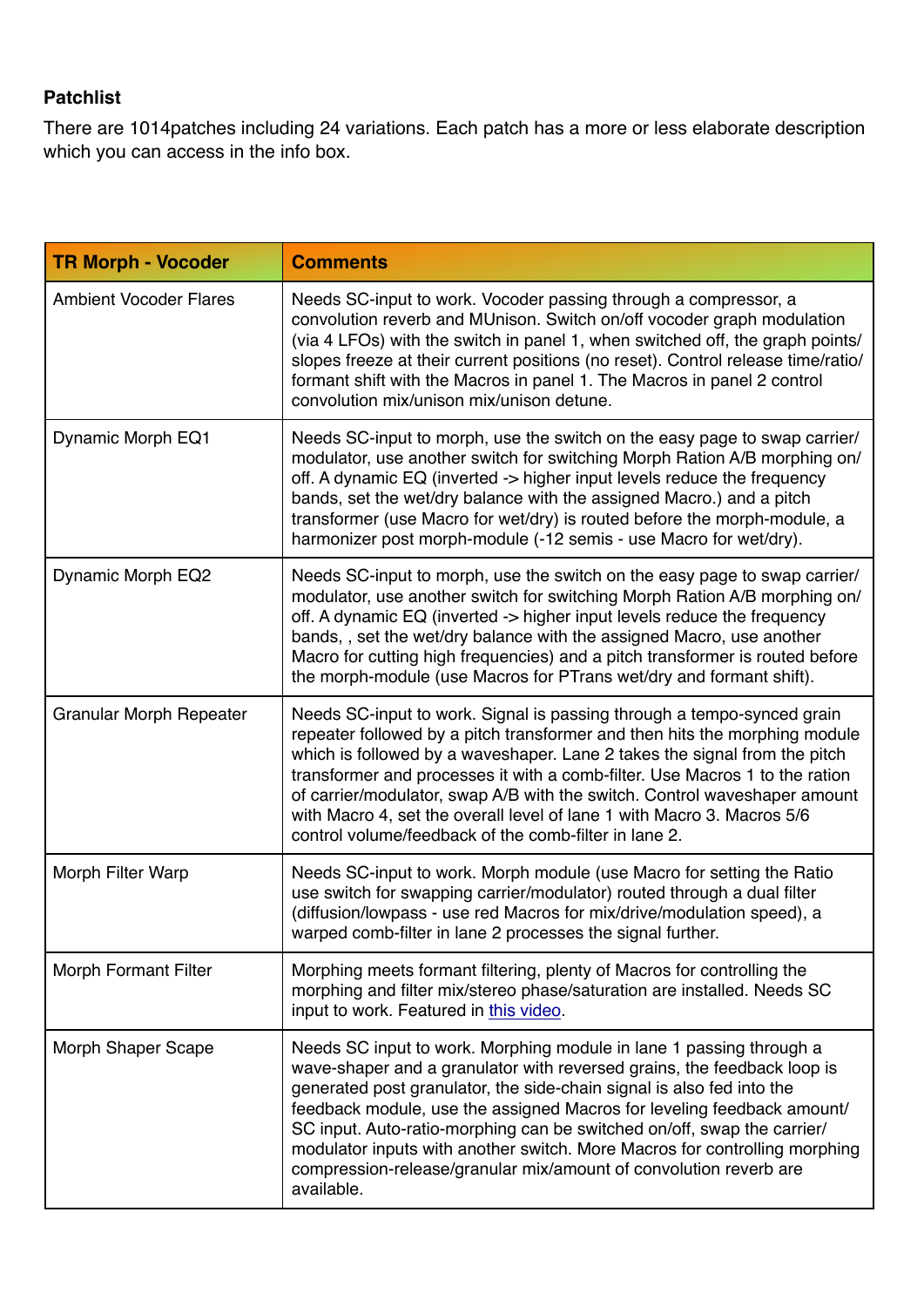| <b>TR Morph - Vocoder</b> | <b>Comments</b>                                                                                                                                                                                                                                                                                                                                                                                                                                                                                                                                                                                                                                                                                    |
|---------------------------|----------------------------------------------------------------------------------------------------------------------------------------------------------------------------------------------------------------------------------------------------------------------------------------------------------------------------------------------------------------------------------------------------------------------------------------------------------------------------------------------------------------------------------------------------------------------------------------------------------------------------------------------------------------------------------------------------|
| Morphing Morph 01         | Needs SC-input to morph, parallel processing - morph module in lane 1,<br>use the blue Macros and switches to set morph release time. swap A/B,<br>auto morphing (via LFO2) or manual morphing. MUnison harmonizer in lane<br>2 (use purple Macro for leveling), FX chain in lane 3 (mixer combining<br>signals of L1/2/filter/reverb/delay - use violet Macro for leveling), FM<br>amount in the mixer module can be controlled with the red Macro.                                                                                                                                                                                                                                               |
|                           | Featured in this video.                                                                                                                                                                                                                                                                                                                                                                                                                                                                                                                                                                                                                                                                            |
| Morphing Morph 02         | Needs SC-input to morph, parallel processing - morph module in lane 1,<br>use the blue Macros and switches to control amount of LFO-controlled<br>Ratio-modulation/modulation speed/timbre compression/transformation<br>shape/swap A/B. In lane 2 PTransform processes the morphed signal and<br>routes it through a hybrid filter which also processes the direct input from<br>lane 1. Select filter type (LP/BP/HP)/shift formants and set overall volume of<br>lane 2 with the Macros in column 3. Control send level to the FX chain in<br>lane 3 (combining signals of lanes 1/2 - reverb/delay/chorus) with the azure<br>Macro in column 4.                                                |
|                           | Featured in this video.                                                                                                                                                                                                                                                                                                                                                                                                                                                                                                                                                                                                                                                                            |
| Multi FX Formant Morph    | Needs SC-input to morph, use the switch on the easy page to swap carrier/<br>modulator, use another switch for switching Morph Ratio A/B morphing on/<br>off. Morphing module in lane 1 is routed to Unison/Filter in lane 1 (Macro 1<br>for diffusor filter balance / Macro 3 for unison balance) and from there to a<br>granular/waveshaper-folder module in lane 2 (feedback generated post<br>waveshaper-folder, use Macro 2 for feedback amount), lane 3 adds delay<br>FX. This patch can induce DC offset and is CPU intense.<br>Featured in this video.                                                                                                                                     |
| Space Mix Vocoder         | Needs SC-input to work, the vocoder in lane 1 is passing through a<br>compressor and a modulated LP filter, use the Macros in panel 1 to control<br>whitening/modulator resonance, the switches activate graph modulation,<br>filter modulation and swap modulator/carrier. Lane 2 processes the vocoder<br>signal with a dual tempo-synced delay (parallel), use the blue Macros in<br>panel 2 for setting delay volume and feedback/filter/saturation. Lane 3<br>processes the vocoder signal with a tempo-synced granulator adding<br>stuttering grains running through a waveshaper and a synced delay.<br>Control overall volume of lane 3 with the green Macro in panel 2.                   |
| <b>Surreal Vocoder</b>    | Needs SC-input to work, the vocoder in lane 1 is passing through a<br>compressor, lane 2 processes that signal together with the direct audio<br>input using a granulator with tempo-synced grain length (1/2 - 1/64),<br>randomized pitch and step-sequenced transformation shapes (via MOD3).<br>Control the volume of lane 1/vocoder band number/release time/swap A/B<br>with the Macros in panel 1, set overall volume for lane 2/grain length and<br>pitch randomization with the Macros in panel 2. Lane 3 destroys the<br>vocoder signal from lane 1 with a waveshaper processed by a Sub-X filter,<br>control volume of lane 3 with the blue Macro in panel 3.<br>Featured in this video. |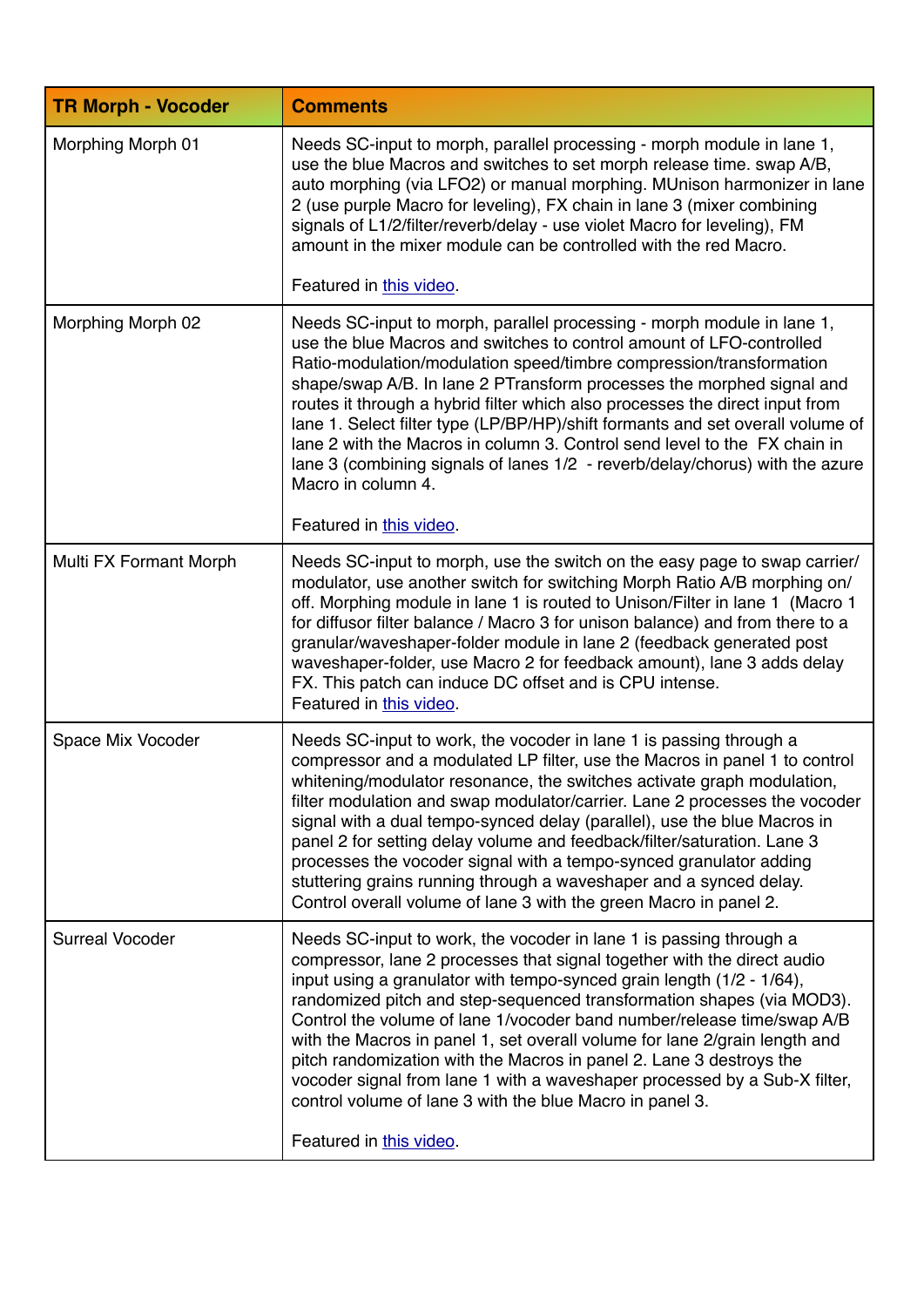| <b>TR Morph - Vocoder</b> | <b>Comments</b>                                                                                                                                                                                                                                                                                                                                                                                                                                                                                                                                                                                                                                                                                                                                                                                      |
|---------------------------|------------------------------------------------------------------------------------------------------------------------------------------------------------------------------------------------------------------------------------------------------------------------------------------------------------------------------------------------------------------------------------------------------------------------------------------------------------------------------------------------------------------------------------------------------------------------------------------------------------------------------------------------------------------------------------------------------------------------------------------------------------------------------------------------------|
| Vocoder Edge 1            | Needs SC-input to work, the formant-shifting vocoder in lane 1 is passing<br>through an HP filter, a waveshaper and a tempo-synced dual delay. The<br>Macros in panel 1 control vocoder whitening/modulator resonance/HP filter<br>cutoff/swap A/B. The red Macros in panel 2 control waveshaper mix/drive/<br>low cut (pre-processing), the blue Macros control delay mix/saturation.                                                                                                                                                                                                                                                                                                                                                                                                               |
| Vocoder Edge 2            | Needs SC-input to work, formant-shifting vocoder with a custom shape in<br>the frequency matrix passing through a comb-phaser, an HP filter, a<br>waveshaper and a dual tempo-synced delay. For a fuller frequency<br>spectrum, increase band number with the first Macro in panel 1 (increases<br>CPU load), control release time/detection freeze/swap A/B with the other<br>Macros in panel 1. The Macros in panel 2 control comb-phaser mix/<br>waveshaper mix/drive/delay mix.                                                                                                                                                                                                                                                                                                                  |
| Vox Morph Formant Drone   | Needs SC-input to morph, in lane 1 a Morph module is passing through a<br>Formant-filter - resonance modulated by the audio input via an envelope<br>follower (MOD1), MUnison and a compressor, the azure Macros in column<br>1/2 control Morph Ratio/swap A/B/ morph compression/release and formant<br>shifting, control formant filter mix/unison mix with the other 2 Macros in<br>column 2.<br>Lane 2 processes the signal from lane 1 with reverb (use blue Macro for<br>controlling reverb volume), lane 3 processes only the reverb signal with a<br>granulator (2 voices +/- 1 octave, voice 2 reversed) and a modulated LP<br>filter which sends the signal to the feedback module in lane 5. Control the<br>volume of lane 3 with the green Macro in column 3.<br>Featured in this video. |

| <b>TR Rhythmical</b>  | <b>Comments</b>                                                                                                                                                                                                                                                                                                                                                                                                                                                                                                                                                                                                                                                                                                                                          |
|-----------------------|----------------------------------------------------------------------------------------------------------------------------------------------------------------------------------------------------------------------------------------------------------------------------------------------------------------------------------------------------------------------------------------------------------------------------------------------------------------------------------------------------------------------------------------------------------------------------------------------------------------------------------------------------------------------------------------------------------------------------------------------------------|
| 2-Band Animator       | In the lower band a tempo-synced volume animator followed by an<br>animated stereo filter in lane 1 is running in parallel with a synced delay in<br>lane 2 and a ring modulator in lane 3, in the upper band a stereo filter is<br>followed by a synced delay. Macros for filter balance, RM balance, delay<br>feedback upper band and a switch for band limit-modulation are installed.                                                                                                                                                                                                                                                                                                                                                                |
| 2-Band Filter Monster | In band 1 the step sequencer in Mod 1 is modulating/gating channel<br>volume/ filter cutoff in Filter 1 (set resonance with Macro in panel 2) of the<br>dual filter/gain in the combfilter in lane 2, lane 3 processes the combined<br>signals form lane 1/2 with tempo-synced delays, set delay send/saturation<br>with the Macros in panel 2. In band 2 a Diffuser-filter modulated by synced<br>LFO 2 is passing through a compressor and a chorus in lane 2 (parallel<br>processing), switch LFO speed to double time and set chorus volume/range<br>with the Macros in panel 3. The Macros in panel 1 let you balance the<br>volume for each band and set the band limit frequency.<br>Also try using this patch on sustained pad and drone sounds. |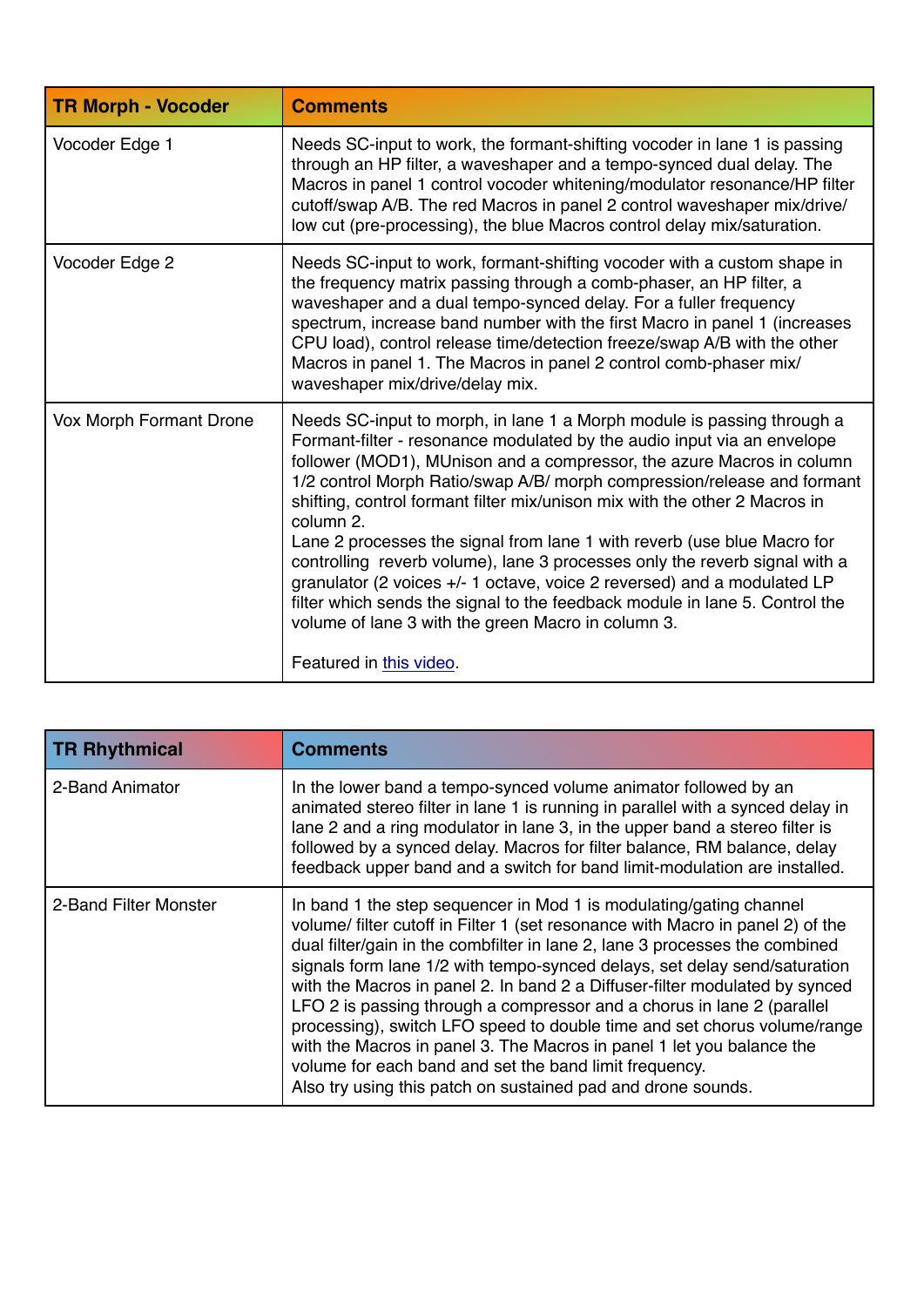| <b>TR Rhythmical</b>           | <b>Comments</b>                                                                                                                                                                                                                                                                                                                                                                                                                                                                                                                                                                                                                                                                                                                                                                                                             |
|--------------------------------|-----------------------------------------------------------------------------------------------------------------------------------------------------------------------------------------------------------------------------------------------------------------------------------------------------------------------------------------------------------------------------------------------------------------------------------------------------------------------------------------------------------------------------------------------------------------------------------------------------------------------------------------------------------------------------------------------------------------------------------------------------------------------------------------------------------------------------|
| 2-Band Grain Glitcher          | In band 1 a granulator with tempo-synced grain length (2 bars with Macro<br>hard left - 1/16 hard right) and LFO-modulated dry/wet automation (ramp up<br>shape, so there is a repeating swell) passes a waveshaper (set mix with red<br>Macro in panel 1) and LFO-gated channel volume (ramp down 1/16).<br>In band 2 a granulator with tempo-synced grain length (1/8) and<br>randomized grain transformation shapes (creating glitches) passes a step-<br>sequenced Polymorph filter and a compressor. Set filter speed (cycle length<br>for sequence $1/2 - 1 - 2$ / filter resonance and randomize grain pitch with<br>the Macros in panel 2, each panel also has a Macro for band volume. In<br>panel 3 the band limit frequency can be set.                                                                          |
| 2-Band Transformer<br>Sequence | Two animated pitch sequences generated by PTransform, a consonant<br>sequence in the low band, a dissonant glitchy sequence combined with<br>stuttering grains and synced amplitude modulation in the high band. Each<br>band also has a tempo-synced delay routed in parallel. The Macros in<br>panel 1 let you switch on/off LFO-controlled band limit modulation, set the<br>band limit manually and determine the volume for each band separately.<br>The first 4 Macros in panel 2 are targeting band 2 and let you switch on/off<br>grain glitch (random choice of grain transformation shape), set grain<br>detune, control feedback amount for PTrans and delay volume, the dark<br>blue Macros in that panel set delay volume and delay saturation/LP cutoff<br>for band 1.                                        |
| 2-Band Triplet Mill            | 2-band setup using triplet based amplitude gating in band 1 combined with<br>wave-shaping, two synced delays (serial routing) and comb-filtering. Band 2<br>applies step-sequenced ring modulation/amplitude gating with a sequenced<br>BP filter and synced delays. Use the Macros in panel 1 to set band limit and<br>volume for each band, the Macros in the 2nd panel control waveshaper mix/<br>filter send and tempo of the amplitude gating in band 1. The Macros in<br>panel 3 set ring modulation depth/filter mix and delay saturation in band 2.                                                                                                                                                                                                                                                                 |
| 3-Band Beat Mangler            | In this beat mangler patch, band crossover is determined by audio input<br>level, each band has a different effect/effect combo, the envelope follwer in<br>MOD1 is modulating several parameters across the bands. Band 1<br>combines a resonant HP filter with a waveshaper and gated volume<br>automation via step sequencer. Band 2 uses PTransform with modulated<br>transformation shapes, band 3 combines a granulator with tempo-synced<br>grains with a bit-crusher and a Polymorph-filter.<br>Use the Macros in panel 1 to set band crossover level and volume for each<br>band, the Macros in panel 2 control waveshaper mix in band 1, PTrans<br>feedback and pitch transposition in band 2, grain pitch (-/+ 2 octaves),<br>granular mix, bit-crusher mix and filter mix in band 3.<br>Featured in this video. |
|                                |                                                                                                                                                                                                                                                                                                                                                                                                                                                                                                                                                                                                                                                                                                                                                                                                                             |
| 3-Band Pad Animator            | Three band setup with LFO-modulated band crossover, each band has it's<br>dedicated volume Macro in column 1. Band 1 uses a dual filter with tempo-<br>synced, square-shaped modulation in the formant filter and a sweeping HP<br>in filter 2, set filter drive/stereo panorama with the Macros in column 1.<br>Band 2 uses a pitch transformer with modulated formant shifting/pitch<br>detuning and level transformation shape followed by an LFO-modulated<br>stereo spreader. Band 3 adds a sweeping combfilter followed by a dynamic<br>EQ in (negative) Harmonics-mode followed by a stereo expander, set comb<br>feedback/EQ saturation with the Macros in column 3.                                                                                                                                                |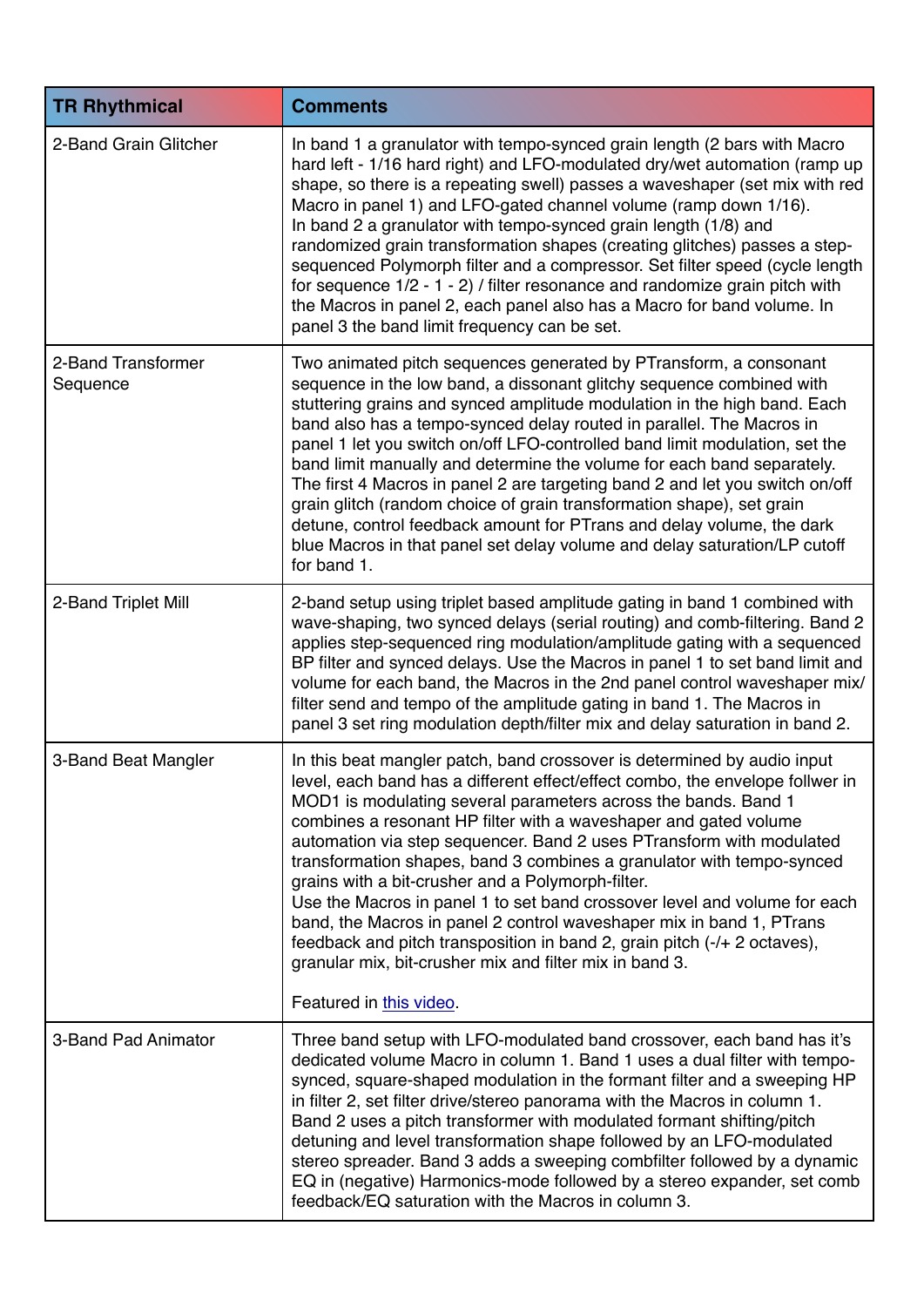| <b>TR Rhythmical</b> | <b>Comments</b>                                                                                                                                                                                                                                                                                                                                                                                                                                                                                                                                                                                                                                                                                                                                                      |
|----------------------|----------------------------------------------------------------------------------------------------------------------------------------------------------------------------------------------------------------------------------------------------------------------------------------------------------------------------------------------------------------------------------------------------------------------------------------------------------------------------------------------------------------------------------------------------------------------------------------------------------------------------------------------------------------------------------------------------------------------------------------------------------------------|
| 3-Band Triplet Gater | Three band setup with LFO-modulated band crossover (MOD 5/6), each<br>band has it's dedicated volume Macro, auto-crossover can be switched on/<br>off, band limits can be set manually with the Macros in panel 1.<br>Each band uses a dual filter (band 1: Formant/Sub-X - band 2: Diffuser/LP -<br>band 3: BP/Notch) with step-sequenced, tempo-synced, triplet-based<br>modulations, bands 1/2 also use amplitude modulation/gating. In band 1 a<br>waveshaper is inserted before the filter, in band 3 a synced delay is inserted<br>post filter. The filter sequence of band 1 can also be applied to band 2 by<br>dialing in the 2nd Macro in the 2nd panel, there is also a Macro for filter<br>saturation in band 2.<br>Featured in this video.              |
| <b>Bass Sex</b>      | Two filters with tempo-synced filter action in lane 1/2 (Over-X 24/formant<br>filter with tempo-synced change of formant type), tempo-synced delays with<br>volume automation and pitch shifting in lane 3 and a sub-bass enhancer in<br>lane 3. Each component has it's dedicated volume control on the easy<br>page.<br>Featured in this video.                                                                                                                                                                                                                                                                                                                                                                                                                    |
| <b>Bass Twister</b>  | In lane 1 a step-sequenced Sub-X filter is routed through a waveshaper, set                                                                                                                                                                                                                                                                                                                                                                                                                                                                                                                                                                                                                                                                                          |
|                      | filter base frequency/resonance/modulation range/shaper mix with the<br>Macros in column 1/2, use the switch to set the speed of the filter<br>modulation. Lane 2 processes the signal from lane 1 with a granulator<br>which uses tempo-synced grains (1/16) and step-modulated pitch<br>transposition (+1 octave), then the signals hits an LFO-modulated HP filter<br>and a compressor. Set volume for lane 2 with the Macro in column 3, freeze<br>the grains with the switch (switch on/off is quantized to 1/16), Lane 3<br>combines the signals from lane 1/2 and adds tempo-synced delays, set<br>delay volume/saturation with the Macros sin column 4. Also try this patch on<br>drums/percussion and other rhythmical textures.                            |
| <b>Delay Shifter</b> | Dual band setup for twisting beats around, a rather CPU-hungry patch.<br>In band 1 a dual tempo-synced delay (100% wet) is passing through an<br>LFO-modulated EQ in Harmonics-mode and a pitch transformer with step-<br>sequenced frequency shifting/LFO-modulated formant shifting/<br>transformation shape. PTransform feeds the feedback module in lane 4, set<br>feedback volume/boost bass frequencies with the Macros in column 3.<br>In band 2 a tempo-synced dual delay (100% wet) is routed through a ring-<br>modulator, set delay saturation/RM depth with the Macros in column 4.<br>The Macros in column 1/2 let you switch on/off LFO-modulation of the band<br>limit frequency/set the band limit manually/set individual volumes for each<br>band. |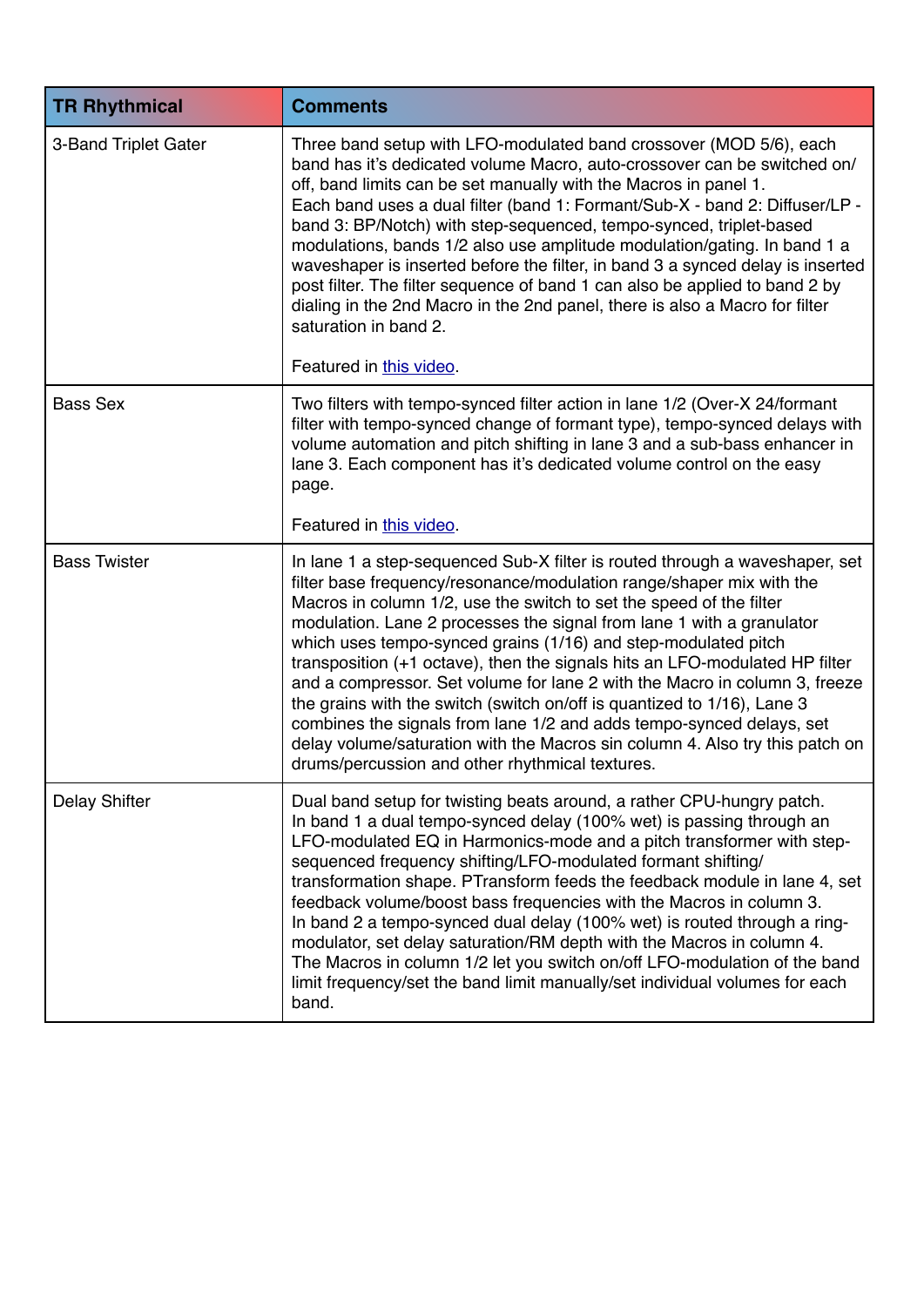| <b>TR Rhythmical</b>          | <b>Comments</b>                                                                                                                                                                                                                                                                                                                                                                                                                                                                                                                                                                                                                                                                                                                                                                                                                                                                                                                                                                |
|-------------------------------|--------------------------------------------------------------------------------------------------------------------------------------------------------------------------------------------------------------------------------------------------------------------------------------------------------------------------------------------------------------------------------------------------------------------------------------------------------------------------------------------------------------------------------------------------------------------------------------------------------------------------------------------------------------------------------------------------------------------------------------------------------------------------------------------------------------------------------------------------------------------------------------------------------------------------------------------------------------------------------|
| <b>Dual Osc Follower</b>      | Sequenced industrial mayhem triggered by audio input, works on anything<br>really, but I tagged it for drums and bass.<br>Two internal oscillators in lane 1/2 (direct out muted / Osc 1 gated via<br>audio-gated envelope), their pitches/waveforms modulated via an envelope<br>follower (MOD1) routed to lane 3 via math module and gated/synced<br>channel volume into a Polymorph-filter into a compressor and a dual delay<br>with very short delay times (right side modulated for stereo action). The<br>formant filter in lane 4 /with LFO-modulated stereo action) gets it's signal<br>from the gated channel volume in lane 3. Lane 5 mixes both filter signals<br>and sends them to a convolution reverb and a delay with step-sequenced<br>modulation of delay time (lane 6). Control saturation in the Polymorph filter/<br>volume of the formant filter with the Macros in column 1, the Macros in<br>column 2 control convolution/delay send and delay volume. |
| Freq Shifter Delay Synced     | Two tempo-synced delay lines in lanes 1/3 (dull/bright), a modulated<br>frequency shifter in lane 2 processing the signal from lane 1, set volume/<br>level transformation shape with the Macros in column 3.<br>The delay in lane 1 is passing through MUnison, set delay saturation/unison<br>mix with the Macros in column 1. The delay in lane 3 processes the input<br>signal and is passing through a dual modulated Notch-filter. Set delay<br>volume/filter mix with the Macros in column 2.                                                                                                                                                                                                                                                                                                                                                                                                                                                                           |
| <b>Gate Glitcher</b>          | Please note: when starting your DAW without a pre-roll, the granulator in<br>this patch can generate rather loud level bursts depending on the audio<br>input!<br>In lane 1 a granulator with tempo-synced grains (2 voices panned L-R/<br>detuned, sync-length grain/ transformation shape voice 2 modulated via<br>step-sequencer) is routed through a step-sequenced volume gate and<br>waveshaper (set waveshaper mix with red Macro). In lane 2 an LP 36 filter<br>with panorama offset is processing the audio input (set filter volume/<br>resonance with the blue Macros in column 1). Lane 3 mixes the signals<br>from 1/2 and applies chorus/synced dual delay and more volume gating.<br>The Macros in column 2 smoothen the gate sequence and switch gate and<br>filter sequence to half time. The 1st Macro in column 3 controls send level<br>to the delay chain.                                                                                                |
| <b>Granular Delay Machine</b> | <b>Please note:</b> when starting your DAW without a pre-roll, the granulator in<br>this patch can generate rather loud level bursts depending on the audio<br>input!<br>Two granulators with tempo-synced grain length, one of them (lane 1)<br>processing the audio input (reverse grains with switch in column 2), the<br>other (lane 3) processing the mixed signal from the input and the feedback<br>loop, set feedback level with the red Macro, switch feedback grains from<br>dotted to straight with a switch, control the volume of voice 2 (tuned up 7<br>semitones) in the feedback granulator with the azure Macro. The signal<br>passes a dual filter (BComb/BP - use blue Macros to set filter mix/drive)<br>which is feeding the feedback module in lane 4. The signal from lane 1 is<br>routed to lane 5 (parallel processing) where convolution reverb is applied,<br>set reverb volume with the Macro in column 3.                                         |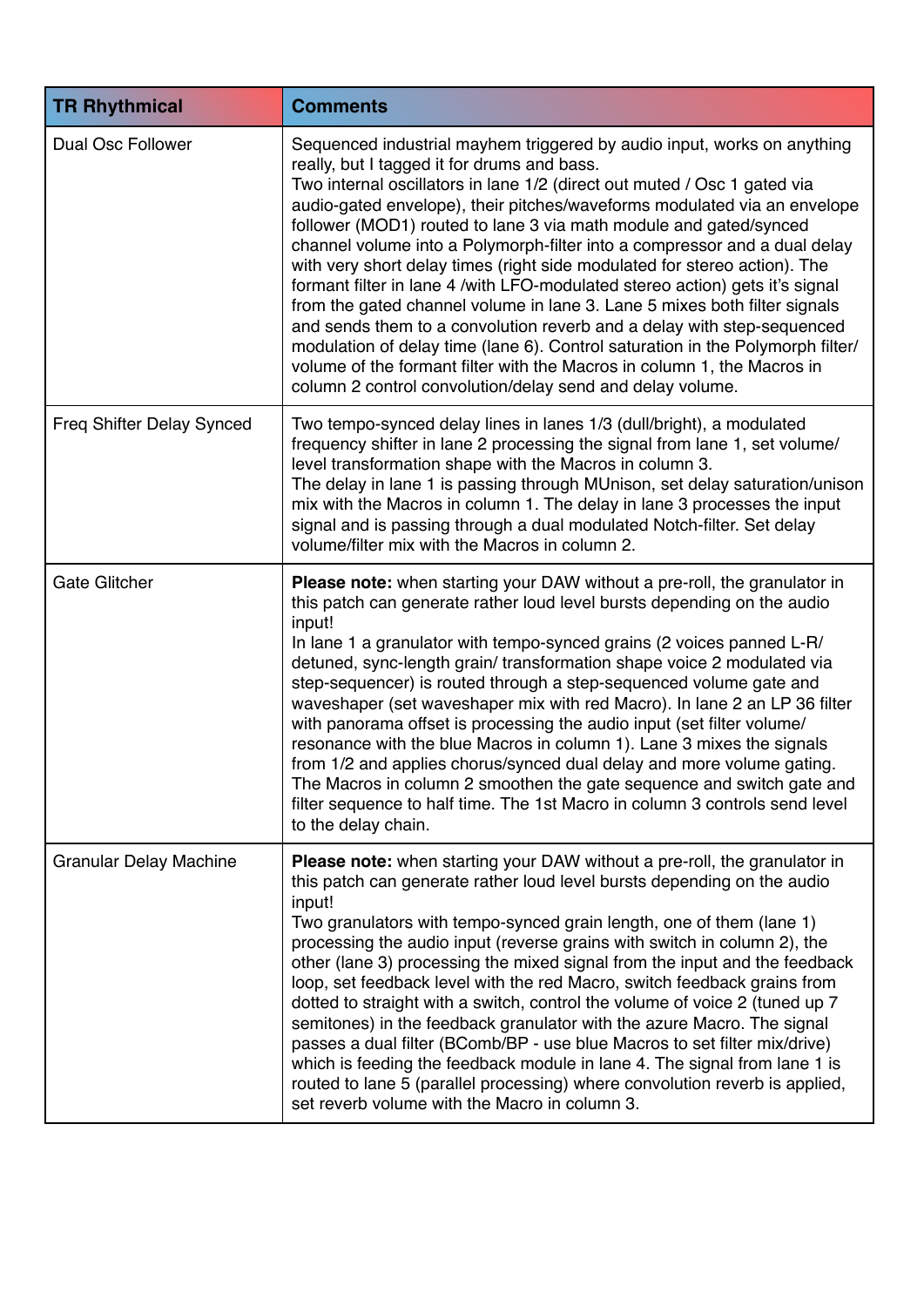| <b>TR Rhythmical</b>             | <b>Comments</b>                                                                                                                                                                                                                                                                                                                                                                                                                                                                                                                                                                                                                                                                                                                                                                                                                                                                                                                                                                                                                                                                                                                                                                                                                                                                                                                                                                        |  |  |
|----------------------------------|----------------------------------------------------------------------------------------------------------------------------------------------------------------------------------------------------------------------------------------------------------------------------------------------------------------------------------------------------------------------------------------------------------------------------------------------------------------------------------------------------------------------------------------------------------------------------------------------------------------------------------------------------------------------------------------------------------------------------------------------------------------------------------------------------------------------------------------------------------------------------------------------------------------------------------------------------------------------------------------------------------------------------------------------------------------------------------------------------------------------------------------------------------------------------------------------------------------------------------------------------------------------------------------------------------------------------------------------------------------------------------------|--|--|
| <b>Granular Delay Machine XT</b> | Please note: when starting your DAW without a pre-roll, the granulator in<br>this patch can generate rather loud level bursts depending on the audio<br>input!<br>Complex setup using 2 granulators with tempo-synced grain length, one of<br>them (lane 1) processing the audio input, the other (lane 3) processing the<br>mixed signal from the input and the feedback loop, a pitch sequence can be<br>applied to voice 1 in granulator 2 by activating the switch in column 1, the<br>volume of the second voice in granulator 2 (tuned up a perfect fifth) can be<br>controlled with a Macro, the grains in granulator 1 can be reversed with a<br>switch.<br>After passing a dual filter (BComb/BP - use the purple Macros in column 2<br>to control filter mix/modulation range/resonance/filter drive of the BP filter)<br>which is feeding the feedback module in lane 4, the signal from lane 1 is<br>routed to a waveshaper with tempo-synced accents in lane 5 which is<br>processed by a harmonizer in granular mode, use the red Macros to<br>increase the volume of the shaper and to raise and scatter the harmonizer<br>signal.<br>Finally the signal is routed through an FX chain in lane 6 (compressor/<br>reverb/delay/MUnison), use the blue Macro in column 3 to control dry/wet<br>mix in lane 6.<br>Featured in this video (at an earlier production stage). |  |  |
| <b>Harmonic Dancer</b>           | 2-Band Setup with LFO-modulated band limit creating dreamy, tempo-<br>synced atmospheres.<br>Band 1 - lane 1: Dynamic EQ with tempo-synced shifting of harmonics and<br>amplitude routed through a compressor into a stereo spreader, the EQ is<br>feeding the feedback module in lane 4. In lane 2 there is convolution reverb<br>followed by tempo-synced delays.<br>Band 2 - lane 1: Shifting Sub-X filter routed through chorus FX (with dry/<br>wet/feedback automation), lane 2: tempo-synced delays (2 taps). The<br>Macros in panel 1 let you switch on/off LFO-modulated band gain and band<br>limit or control the gain for each band and the band limit manually (when<br>switches are off). In panel 2 you can set feedback volume/synced feedback<br>delay time (switch on $\rightarrow$ half time 1/16 - 1/8) and reverb/delay volume. The<br>Macros for band 2 control delay mix/feedback/chorus range/chorus<br>saturation.<br>Featured in this audio demo (1 preset applied to the entire mix).                                                                                                                                                                                                                                                                                                                                                                       |  |  |
| <b>Just A Notch</b>              | EQ with 3 independently LFO-modulated Notch/Peak filters routed through<br>a compressor, a modulated stereo spreader and a step-sequenced volume<br>gate. In lane 2 a dual tempo-synced delay with modulated delay time<br>processes the signal from lane 1 (parallel). The Macros in column 1 control<br>stereo width/gating amount/gating smoothness, the Macros in column 2<br>control LP cutoff (in the EQ) and delay volume.                                                                                                                                                                                                                                                                                                                                                                                                                                                                                                                                                                                                                                                                                                                                                                                                                                                                                                                                                      |  |  |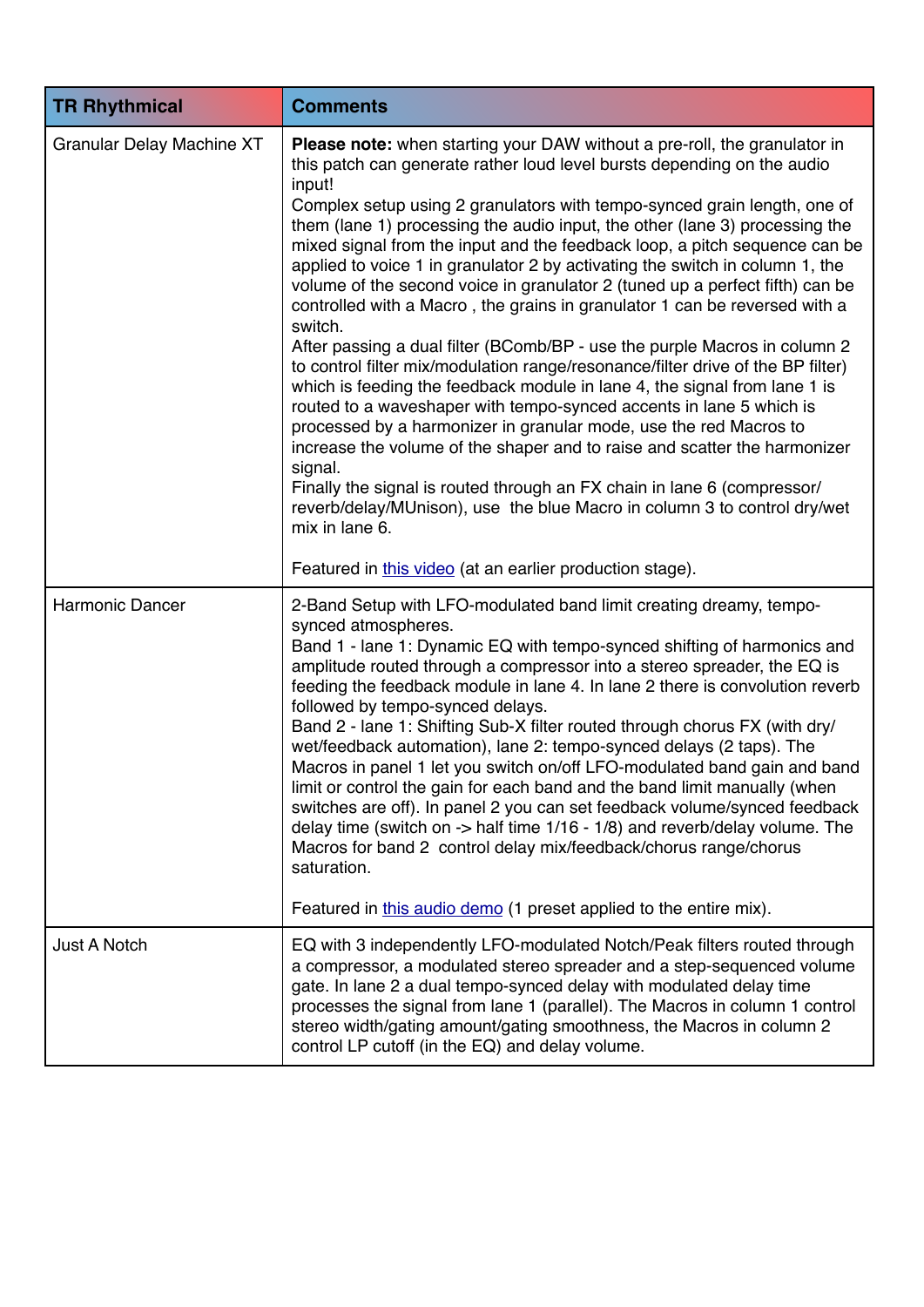| <b>TR Rhythmical</b>        | <b>Comments</b>                                                                                                                                                                                                                                                                                                                                                                                                                                                                                                                                                                                                                                                                                                                                                    |
|-----------------------------|--------------------------------------------------------------------------------------------------------------------------------------------------------------------------------------------------------------------------------------------------------------------------------------------------------------------------------------------------------------------------------------------------------------------------------------------------------------------------------------------------------------------------------------------------------------------------------------------------------------------------------------------------------------------------------------------------------------------------------------------------------------------|
| Minor Melody Quencer        | In lane 1 a harmonizer modulated by a step-sequencer (MOD1) provides<br>the minor melody, lane 2 processes the harmonizer signal (parallel), both<br>lanes are using a step-sequenced volume gate. MOD1 also modulates the<br>frequency/oscillator shape in the ring modulator and the formant filter in<br>lane 2, control filter drive with the green Macro in column 3. Macros 1/2 in<br>column 1 are dedicated volume controls for each lane (clean/RM). Switch<br>sequence speed//LFO modulation speed to double time with the switches in<br>column 2. Lane 3 combines the signals from lane 1/2 and processes them<br>with a dual tempo-synced delay, switch delay time to half with the 3rd switch<br>in column 2, control delay send with the blue Macro. |
| Multi Tap Groover           | Three delay modules with LFO automation, lane 2 is fed by lane 1, lane 3<br>by the input. Use Macros to control filter resonance, saturation amount,<br>maximum LP filter frequency and feedback level. Send the mixed delay<br>signals to a bandpass filter with stereo offset in lane 4 using the blue Macro.                                                                                                                                                                                                                                                                                                                                                                                                                                                    |
| <b>Nervous Taps</b>         | Dual delay in lane 1 with step-sequenced automation of delay time/freeze in<br>tap 2, the signal from lane 1 is sent to lane 2 whenever tap 2 freezes -<br>adding another dual delay with automated delay time. Lane 3 combines the<br>signals from lane 1/2 and processes them with a Polymorph-Filter, control<br>filter send level/stereo offset with the blue Macros.                                                                                                                                                                                                                                                                                                                                                                                          |
| Pad Gater 1-Band            | Tempo-synced amplitude modulation (set LFO modulation speed with the<br>switch in panel 1) processed by chorus/tempo-synced filter action (set filter<br>mix with Macro in panel 3) and synced delays, set delay volume/feedback/<br>filter modulation speed with the green Macros in panel 2.                                                                                                                                                                                                                                                                                                                                                                                                                                                                     |
|                             | Featured in this video.                                                                                                                                                                                                                                                                                                                                                                                                                                                                                                                                                                                                                                                                                                                                            |
| Pad Gater 2-Band            | 2-band setup using tempo-synced amplitude modulation processed by<br>chorus/tempo-synced filter action and delay in band 1 (parallel processing)<br>and stereo spread/filter in band 2. The blue Macros in panel 1 are dedicated<br>controls for band limit settings (auto band limit modulation, inverted gain<br>modulation, manual setting of band limit), the delay in band 1 has 2 Macros<br>assigned (mix/feedback).                                                                                                                                                                                                                                                                                                                                         |
| Poly Pulsator               | Three LFO-modulated channel volume modules in 3 lanes creating different<br>tempo-synced pulsations (1/8 sine - 1/8 triplets sine - 1/16 ramp down),<br>control the volume of each pulsation with the Macros in panel 1, switch to<br>half-time with the switch. Each lane also has individual pan modulation and<br>filtering applied, control filter mix for each lane with the Macros in panel 2.<br>Lane 4 combines all signals and sends them trough a dual synced delay,<br>control delay send with the Macro in panel 3.                                                                                                                                                                                                                                    |
| <b>Stutter Beats 3-Base</b> | Stuttering grain machine in 3/4 with 2 bands, band 1 adds a wobble filter<br>and synced delay (parallel processing), band 2 runs the grains through a<br>waveshaper. Band crossover is modulated by input level, adjust the<br>threshold with the assigned Macro, control delay feedback in band 1/<br>distortion in band 2 with Macros, pitch the grains down/up 1 octave with the<br>blue Macros.<br>Featured in this audio demo.                                                                                                                                                                                                                                                                                                                                |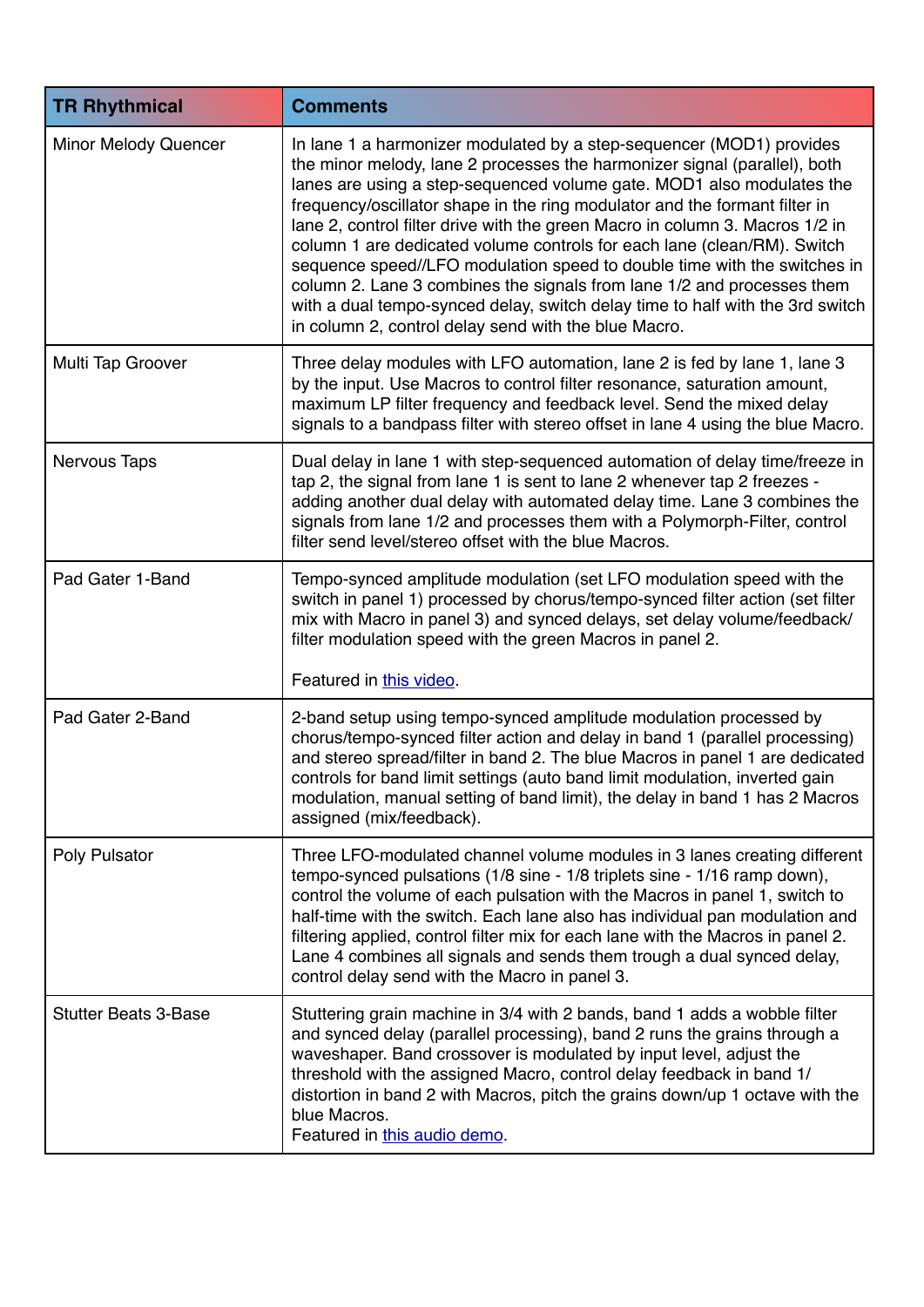| <b>TR Rhythmical</b>               | <b>Comments</b>                                                                                                                                                                                                                                                                                                                                                                                                                                                                                                                                                                                                                                                                                                  |
|------------------------------------|------------------------------------------------------------------------------------------------------------------------------------------------------------------------------------------------------------------------------------------------------------------------------------------------------------------------------------------------------------------------------------------------------------------------------------------------------------------------------------------------------------------------------------------------------------------------------------------------------------------------------------------------------------------------------------------------------------------|
| <b>Stutter Grains 01</b>           | Grain machine with modulated tempo-synced grain birth/pitch and<br>transformation shapes run though a waveshaper in lane 1 (control WS mix<br>with red Macro). Lane 2 adds a bit-crusher run though synced delays,<br>control delay mix/volume lane 2 with blue Macros).                                                                                                                                                                                                                                                                                                                                                                                                                                         |
| <b>Stutter Grains 02</b>           | Grain machine with modulated tempo-synced grain birth/transformation<br>shapes run though a pitch transformer and a waveshaper in lane 1 (control<br>PTrans mix/WS mix with Macros 1/2). Lane 2 (parallel processing) is taking<br>the signal post-waveshaper and adds an automated bit-crusher run though<br>synced delays, control delay mix/volume lane 2 with blue Macros).                                                                                                                                                                                                                                                                                                                                  |
| <b>Synced Bit Delays</b>           | Tempo-synced dual delay with automated change of delay time in lane 1,<br>lane 2 processes these delay with an automated bit-crusher run though a<br>harmonizer, control harmonizer mix/grain size and pitch with the green<br>Macros. Lane 3 processes the delay with a waveshaper and a wobble filter,<br>control volume of lane 3/filter mix with the blue Macros.<br>Featured in this video.                                                                                                                                                                                                                                                                                                                 |
| <b>Talking Oscillator SC</b>       | Needs SC-input to work. In lane 1 an oscillator with it's volume/pitch<br>modulated by the audio input via follower in MOD2 (set follower release<br>time with Macro, set basic oscilator pitch with red Macro) processed by a<br>compressor and a formant filter (set filter mix with Macro). Lane 2 adds<br>synced delays, activate delay time modulation with a switch, set delay<br>volume/filter diffusion with the blue Macros.                                                                                                                                                                                                                                                                            |
| <b>Talking Oscillator SC Morph</b> | Needs SC-input to work. In lane 1 an oscillator with it's volume/pitch/<br>waveform modulated by the audio input via follower in MOD2 processed by<br>2 filters which are also modulated by the follower, use dark blue Macros for<br>setting volume of lane 1/filter mix/oscillator transposition. Lane 2 (control<br>overall volume with Macro) morphs the SC-input with the oscillator signal<br>(use Macro for morph ratio A/B) and processes the signal further with a<br>pitch transformer (use Macros for setting pitch/transformation curve) and a<br>waveshaper. Lane 3 mixes the signals from lane 1/2 and adds tempo-<br>synced delay (control delay send with red Macro).<br>Featured in this video. |

| <b>TR Soundscapes</b>   | <b>Comments</b>                                                                                                                                                                                                                                                                                                                                                                                                                   |
|-------------------------|-----------------------------------------------------------------------------------------------------------------------------------------------------------------------------------------------------------------------------------------------------------------------------------------------------------------------------------------------------------------------------------------------------------------------------------|
| 2-Band Acoustic Mangler | In the lower band an LFO-modulated waveshaper is sent through a chorus<br>(use Macros for wet/dry), a switch for band-limit-modulation is installed. In<br>the upper band MUnison is passing a stereo filter into a granular module,<br>grain size modulation can be switched on/off (use Macros for wet/dry for<br>each module). In both bands a feedback module with LFO-modulated level<br>provides dynamic waves of feedback. |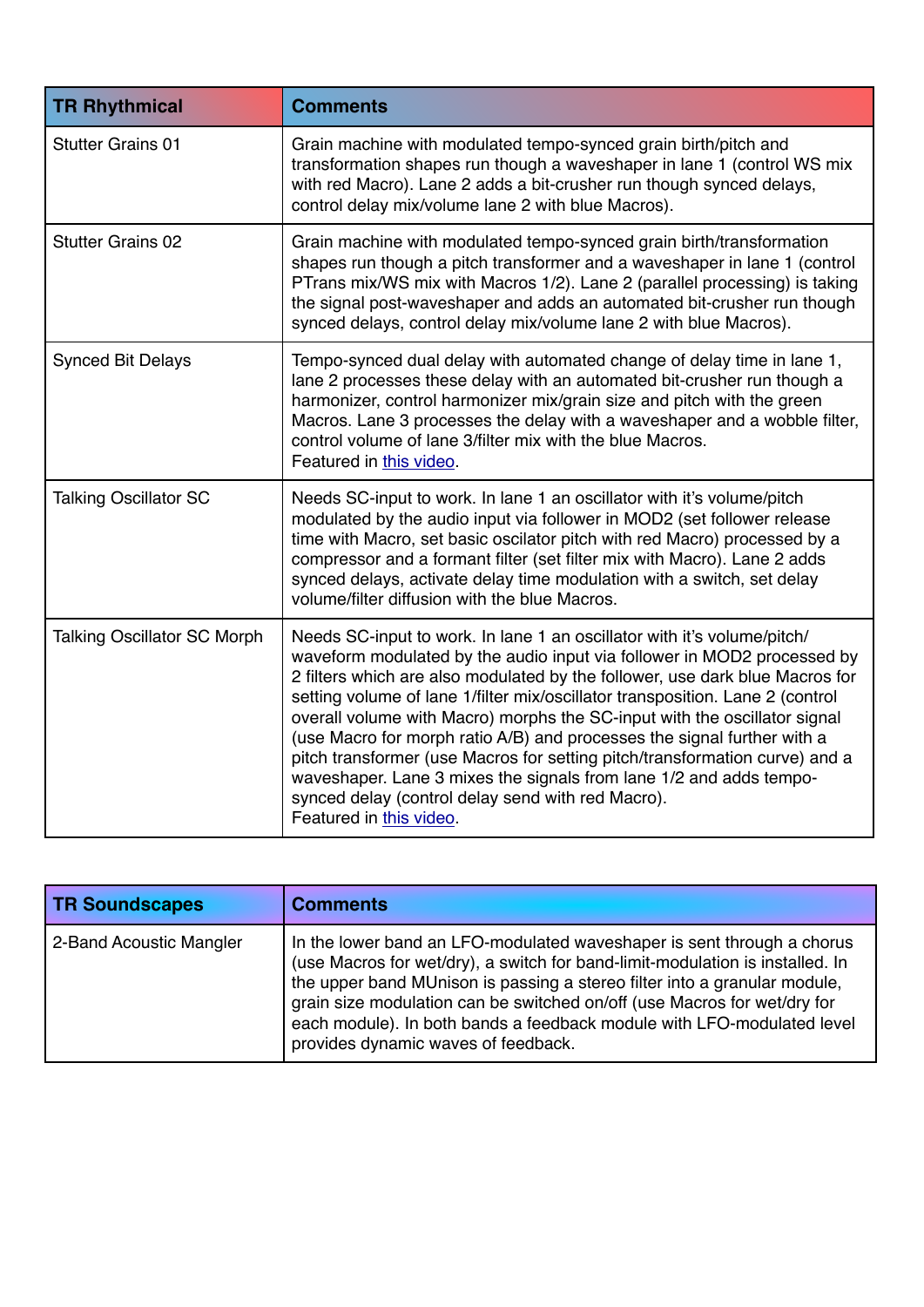| <b>TR Soundscapes</b>      | <b>Comments</b>                                                                                                                                                                                                                                                                                                                                                                                                                                                                                                                                                                                                                                                                                                                                                                                                                                                                                                                                                                                                                                                                                                                           |
|----------------------------|-------------------------------------------------------------------------------------------------------------------------------------------------------------------------------------------------------------------------------------------------------------------------------------------------------------------------------------------------------------------------------------------------------------------------------------------------------------------------------------------------------------------------------------------------------------------------------------------------------------------------------------------------------------------------------------------------------------------------------------------------------------------------------------------------------------------------------------------------------------------------------------------------------------------------------------------------------------------------------------------------------------------------------------------------------------------------------------------------------------------------------------------|
| 2-Band Acoustic Mangler XT | In the lower band an LFO-modulated waveshaper (use Macro for wet/dry) is<br>sent through a chorus in lane 1, a modulated pitch transformer in lane 3<br>adds strange-ness, Macros for individual volume control of each lane are<br>installed. In the upper band MUnison is passing a stereo filter into a<br>granular module (use Macros for wet/dry for each module). In both bands a<br>feedback module (with LFO-modulated level in band 2) is installed.                                                                                                                                                                                                                                                                                                                                                                                                                                                                                                                                                                                                                                                                             |
|                            | Featured in this video.                                                                                                                                                                                                                                                                                                                                                                                                                                                                                                                                                                                                                                                                                                                                                                                                                                                                                                                                                                                                                                                                                                                   |
| 2-Band Counter Shifter     | Pitch transformation in each band with inverted polarities, band 1 processes<br>the transformed signal with delay/filtering and reverb (parallel in lane 2, use<br>Macro for reverb mix), band 2 processes the transformed signal with convo<br>reverb (use Macro for mix), delay and filtering and also uses a feedback<br>module (set feedback amount with the red Macro). Macros for band limit<br>and transformation speed are installed.                                                                                                                                                                                                                                                                                                                                                                                                                                                                                                                                                                                                                                                                                             |
| 2-Band Delay Shimmer       | Ambient drone creator - in each band a dual delay (use Macro for feedback)<br>is sent though a dual filter (use Macro for mix, and a Macro for drive in band<br>1) and a pitch transformer (each band has a Macro for formant shifting),<br>band 1 transposing the signal 1 octave down, band 2 transposing it 1 octave<br>up, in band 2 a chorus is further processing the transposed signal. Band<br>limit modulation can be switched on/off.                                                                                                                                                                                                                                                                                                                                                                                                                                                                                                                                                                                                                                                                                           |
|                            | Used in this audio demo.                                                                                                                                                                                                                                                                                                                                                                                                                                                                                                                                                                                                                                                                                                                                                                                                                                                                                                                                                                                                                                                                                                                  |
| 2-Band DistPitcher         | Distorted pitch transformer with level-driven band crossover, adjust the<br>scale of the MUnison harmonizer in band 2 with the yellow Macro, control<br>formant shifting with the purple Macro, add delay with green Macro. Set<br>threshold for band crossover with the orange Macro, set volume/delay mix<br>for band 1 with the blue Macros. Also try this patch for processing drums<br>and beats.                                                                                                                                                                                                                                                                                                                                                                                                                                                                                                                                                                                                                                                                                                                                    |
| 2-Band Grain Cloud         | In the lower band a harmonizer adds octaves and perfect fifth below the<br>input signal, a diffusion filter, a reverb and feedback module are processing<br>the signal further, control feedback delay, filter saturation and reverb mix<br>with the Macros in column 2. In the upper band pitch-quantized grains are<br>processed by a convolution reverb, set grain size/reverb mix/band 2 volume<br>with Macros 1-3, set band limit with Macro 4.                                                                                                                                                                                                                                                                                                                                                                                                                                                                                                                                                                                                                                                                                      |
| 3-Band RM Flanger          | To reduce CPU load for this patch (due to delay time modulation via LFOs)<br>Set SMART INTERPOLATION in MXXX "Settings" to "Normal".<br>In band 1 a ring modulator with 2 oscillators, each one with independently<br>modulated frequencies and LFO-modulated waveshape for osc 1 (set<br>waveshape for osc 2 with Macro in panel 1) and a delay with short<br>modulated delay times in lane 1/2 (parallel processing) are mixed in lane 3<br>and sent to a feedback module with synced delay time (1 bar), the feedback<br>signal is passing though a modulated hybrid filter. Set flanger feedback/<br>overall volume lane 3/filter drive/feedback level/volume band 1 with the<br>Macros in panel 1. In band 2 a delay with short modulated delay times is<br>passing though a chorus, control delay (flanger) feedback and volume of<br>band 2 with the Macros in panel 2. In band 3 the signal passes though a<br>chorus and a tempo-synced dual delay, set chorus range/delay feedback/<br>volume band 3 with the Macros in panel 3. LFO-modulated band limit (via<br>LFOs 9/10) can be switched on/off with the switch in panel 4. |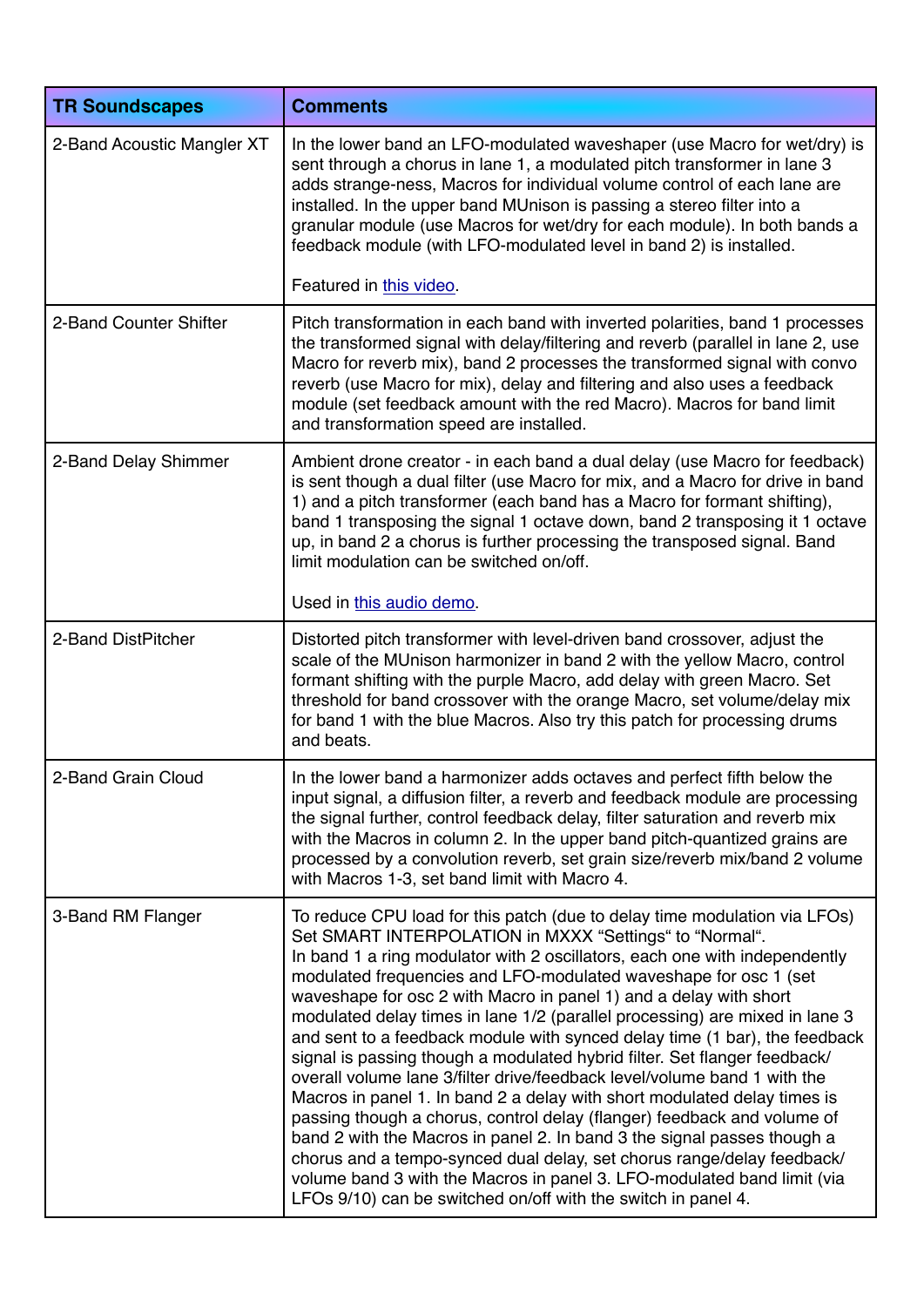| <b>TR Soundscapes</b>             | <b>Comments</b>                                                                                                                                                                                                                                                                                                                                                                                                                                                                                                                                                                                           |
|-----------------------------------|-----------------------------------------------------------------------------------------------------------------------------------------------------------------------------------------------------------------------------------------------------------------------------------------------------------------------------------------------------------------------------------------------------------------------------------------------------------------------------------------------------------------------------------------------------------------------------------------------------------|
| <b>Ambient Grain Shifter</b>      | Granular module with 2 voices, pitch glissandos in voice 1 are created via<br>Modulator 1, activate grain size modulation via Mod 3 with the switch on the<br>easy page, voice 2 is tuned to -2 octaves - followed by a wobbler filter with<br>panorama modulation (Macro for wet/dry installed) - followed by MUnison<br>(Macro for wet/dry installed) - followed by delay and reverb FX (Macros for<br>reverb dry/wet installed). The feedback module picks up it's signal post<br>reverb, control feedback amount with the red Macro.                                                                  |
| <b>Ambient Stutter Grains</b>     | Granulator with LFO-modulated pitch/grain length/transformation shape<br>passing through a compressor and a reverb module, the dual delay in lane<br>2 (control delay times with Macro in column 3) processes that signal and<br>sends it to a feedback loop. Control feedback amount/feedback delay time<br>with the red Macros, control reverb time/mix with the blue Macros.<br>Used in this video (amongst other things).                                                                                                                                                                             |
| <b>Ambient Stutter Grains Var</b> | Granulator with LFO-modulated grain length/transformation shape passing<br>through a compressor and a reverb module, the dual delay in lane 2 (control                                                                                                                                                                                                                                                                                                                                                                                                                                                    |
|                                   | delay times with Macro in column 3) processes that signal and sends it to a<br>feedback loop, so does the pitch transformer in lane 3 with LFO-modulated<br>frequency shifting (set level transformation with the Macro in column 3).<br>Control feedback amount/feedback delay time with the red Macros, control<br>reverb time/mix with the blue Macros.                                                                                                                                                                                                                                                |
| <b>Eternal Combs</b>              | Tunable comb-filter (use Macro) with high feedback (adjust feedback with<br>Macro) followed by waveshaper and diffusion filter (adjust filter drive with<br>Macro). In lane 2 the signal from lane 1 is processed by MUnison and delay,<br>in lane 3 reversed tempo-synced grains (2 bars - adjust volume/grain shape<br>with Macro) are sent through a delay module. Beware that the initial signal<br>is always pretty loud when being processed by the granulator for the first<br>time.<br>Featured in this video.                                                                                    |
|                                   |                                                                                                                                                                                                                                                                                                                                                                                                                                                                                                                                                                                                           |
| Follow The Ring                   | Ring modulator with an internal oscillator functioning as side-chain input, the<br>oscillator pitch is modulated by the input via an envelope follower. Lane 2<br>adds a pitch transformer, also modulated by the follower. Lane 3 combines<br>the signals, adds some more frequency modulation (mixer module) and<br>adds tempo-synced delays with modulated delay times. Also try using this<br>patch on drums and percussive material.                                                                                                                                                                 |
| <b>Granular Combs</b>             | Dual Comb-filter with inverted modulation polarities in lane 1 (set<br>modulation speed with Macro) passing through a granulator with 2 voices (-/<br>+ 1 octave, synced grains - set granular mix/grain length 1/4 - 1/2 - 1 with<br>Macros) passing through a Diffuser-filter (set mix with Macro) which is<br>feeding the feedback module in lane 3 (set feedback volume/delay time with<br>red Macros). The signal from lane 1 and the direct feedback signal are<br>combined in lane 2 and processed by a reverb, compressor and delay<br>module, set reverb/delay mix with blue Macros in column 3. |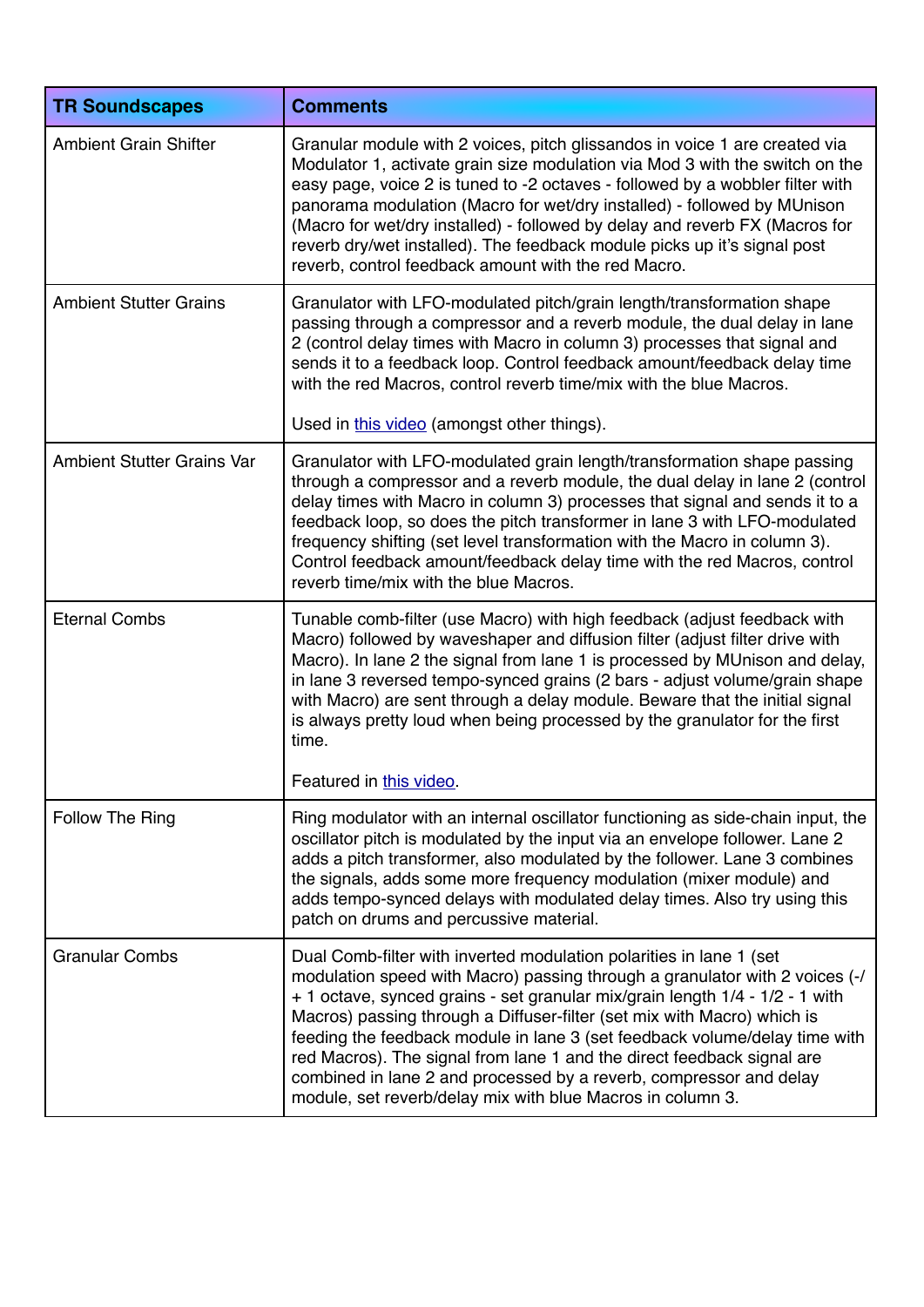| <b>TR Soundscapes</b>           | <b>Comments</b>                                                                                                                                                                                                                                                                                                                                                                                                                                                                                                                                                                                                 |
|---------------------------------|-----------------------------------------------------------------------------------------------------------------------------------------------------------------------------------------------------------------------------------------------------------------------------------------------------------------------------------------------------------------------------------------------------------------------------------------------------------------------------------------------------------------------------------------------------------------------------------------------------------------|
| <b>Granular Combs Unison 1</b>  | Dual Comb-filter with independent modulations for each comb, the 2nd one<br>having a tempo-synced pulsation, set modulation speed for comb 1 with the<br>1st Macro in column 1. In lane 2 (parallel processing) the comb signal is<br>processed by a HP filter with tempo-synced cutoff modulation, set volume<br>for lane 2 with the 2nd Macro in column. In lane 1 the comb signal passes<br>through a granulator with 2 voices (-/+ 1 octave - set granular mix with<br>Macro, switch on/off grain size modulation) and MUnison, set unison mix/<br>delay diffusion/voice count with the Macros in column 3. |
| <b>Granular Combs Unison 2</b>  | Combfilter with independent modulations for frequency/feedback and<br>panning passing through a granulator with 2 voices (+/- 1 octave) passing<br>though MUnison passing through a waveshaper which is feeding the<br>feedback loop. Set feedback delay time/volume with the Macros in panel 1,<br>control grain size/mix and switch grains to reversed mode with the Macros<br>in panel 2, control unison mix/voice count/delay diffusion and detune with<br>the Macros in panel 3, control waveshaper mix/LP cutoff with the Macros in<br>the bottom panel.                                                  |
| <b>Granular Combs XT</b>        | Modulated comb-filter passing though a granulator with 2 voices (-1 octave<br>in voice 2) passing though a diffusion filter which send it's signal to a<br>feedback module, from there the signal reaches a convolution reverb.<br>Control comb feedback with a Macro, set overall modulation speed for<br>comb/stereo spread frequency with another Macro.<br>Lane 2 combines the feedback signal with the signal from lane 1 and sends<br>it through a stereo spread module and another convolution reverb.<br>Macros for controlling the overall volume/reverb mix of each lane are<br>available.            |
| <b>Granular Cosmos</b>          | MUnison in harmonizer-mode using a minor melodic scale (control<br>harmonizer mix/voice count with Macros in column 1) passing through a<br>granulator (set grain mix/grain size with Macros in column 2) an HP filter<br>and a dynamic EQ which cuts the low mids when the dark blue Macro in<br>column 2 is dialed in. The feedback loop is fed by MUnison and the HP<br>signal, control feedback volume/delay time with the Macros in column 3.<br>Featured in this video.                                                                                                                                   |
| <b>Granular Feedback Pulses</b> | In lane 1 a granulator with tempo-synced and pitch-quantized grains (set<br>grain speed/length from 1/4 - 1/64/grain mix with Macros in column 2)<br>passes a pitch transformer (set mix/pitch variation with green Macros) and<br>an LFO-modulated HPO filter which is feeding the feedback module in lane<br>3 (set filter mix with yellow Macro at the bottom, set feedback volume with<br>red Macro at the top. In lane 2 the signal from lane 1 (parallel processing) is<br>processed by a tempo-synced delay and a chorus module, set delay/<br>chorus volume with orange Macro in column 4).             |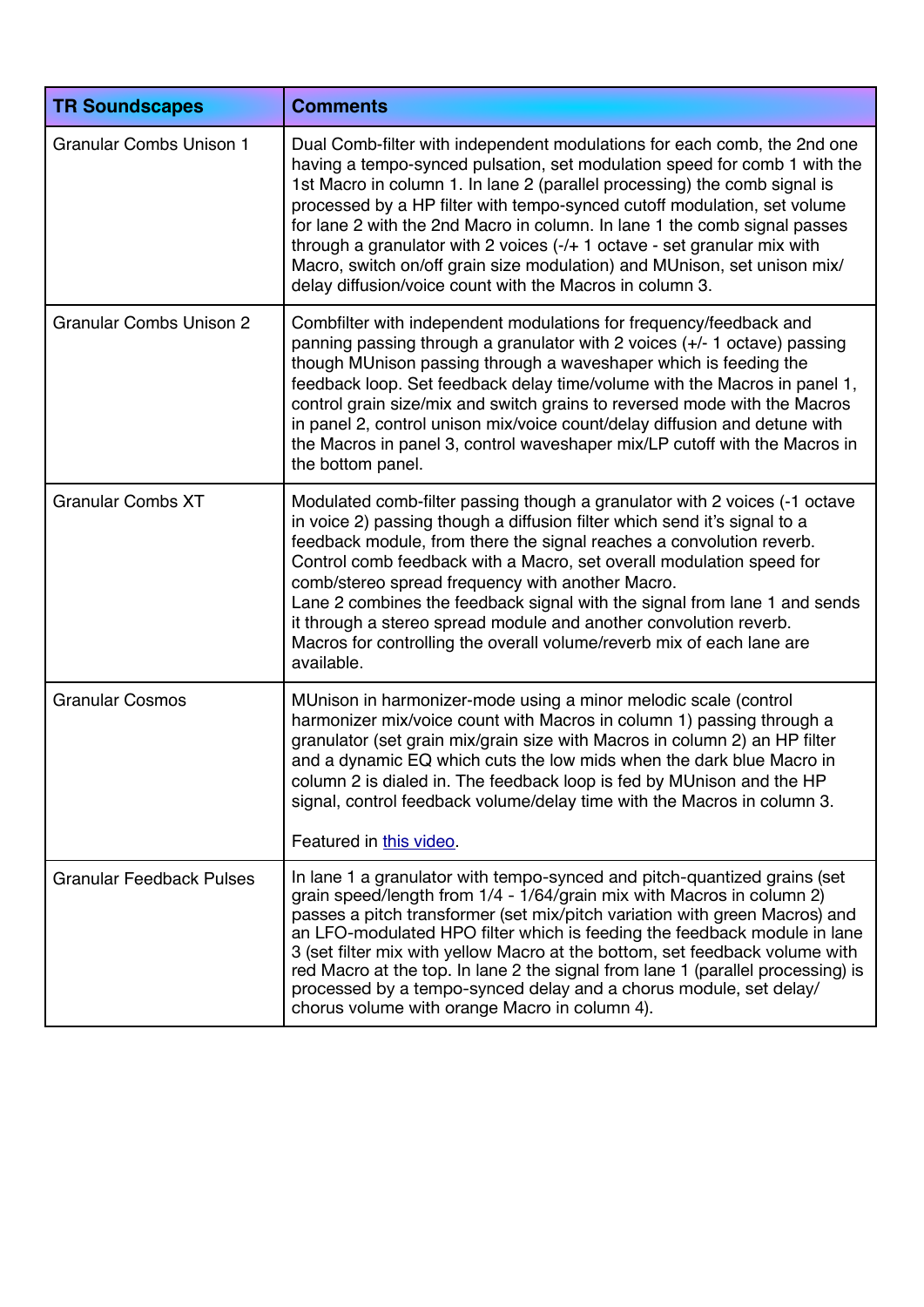| <b>TR Soundscapes</b>       | <b>Comments</b>                                                                                                                                                                                                                                                                                                                                                                                                                                                                                                                                                                                                                                                                                                                                                                                                          |
|-----------------------------|--------------------------------------------------------------------------------------------------------------------------------------------------------------------------------------------------------------------------------------------------------------------------------------------------------------------------------------------------------------------------------------------------------------------------------------------------------------------------------------------------------------------------------------------------------------------------------------------------------------------------------------------------------------------------------------------------------------------------------------------------------------------------------------------------------------------------|
| <b>Granular Pentatonics</b> | In lane 1 a granulator with quantized pitches (pentatonic scale) is passing<br>though a convolution reverb. With the "Grain Transform"-Macro in column 1<br>dialed hard right, the grains reverse, in middle position their shapes are<br>randomized. The blue Macros control reverb mix/ overall volume of lane 1.<br>In lane 2 a pitch transformer with a tempo-synced pitch sequence is passing<br>through a delay, set formant shifting/overall volume of lane 2 with the<br>Macros in column 2. The feedback module in lane 4 is being fed by the<br>granulator, set feedback volume with the red Macro.                                                                                                                                                                                                            |
|                             | Featured in this video.                                                                                                                                                                                                                                                                                                                                                                                                                                                                                                                                                                                                                                                                                                                                                                                                  |
| <b>Lucid Transformer</b>    | Two pitch transformers in lane 1/2 with different transpositions (+7 semis in<br>lane 1/0 in lane 2) with inverted modulation of frequency shifting and<br>transformation shape, panned slightly L-R (via Utility), these signals from<br>lane 1/2 are mixed in lane 3 and sent through a ring-modulator which uses<br>an internal oscillator (lane 4) as side-chain input and mixes in a noise<br>generator (lane 5). The RM signals is passing through a Diffuser-filter,<br>increase spectral smearing/shift base frequencies/control RM volume/<br>volume of noise oscillator with the Macros in panel 1. All signals from lane<br>1-3 get mixed in lane 5 and are passing though a granulator, set granular<br>volume/grain transposition (+2 octaves) and grain shape randomization with<br>the macros in panel 2. |
|                             | Featured in this video.                                                                                                                                                                                                                                                                                                                                                                                                                                                                                                                                                                                                                                                                                                                                                                                                  |
| <b>Major Dreamer</b>        | In lane 1 MUnison creates the harmonies (adjust scale transposition/voice<br>count with Macros in column 1) which are then passing through an LP filter<br>(set cutoff with blue Macro), a waveshaper (set mix with red Macro) and a<br>granulator which transposes the sound up an octave, set grain mix/size with<br>the Macros in column 2. In lane 2 the audio input is mixed with the signal<br>from lane 1 and passing though a bandpass filter, set BP volume and<br>modulation range with the purple Macros. Lane 3 mixes the signals from<br>lane 1/2 and adds reverb/delay (serial), control the reverb send with the<br>blue Macro at the bottom of the easy-page.                                                                                                                                            |
| Nice Dronemaker             | A Diffuser filter followed by a granulator with 2 voices, one tuned down 2<br>octaves, the higher one using quantized pitches tuned to a major scale.<br>Balance low and high voices and set grain size with the Macros in panel 2.<br>The grains are processed by MUnison in harmonizer mode and a<br>waveshaper, set unison mix/voice count/detune/shaper mix with the Macros<br>in panel 3. The feedback module in lane 4 is fed by the waveshaper output,<br>control feedback volume with the red Macro in panel 1.                                                                                                                                                                                                                                                                                                  |
| <b>Particle Combs Dark</b>  | A slowly modulating combfilter followed by a granulator which creates the<br>particles in the upper register/voice 1 and adds a sub-octave (-2) in voice 2.<br>The signal then passes through MUnison in harmonizer mode (adding<br>octaves, perfect fifth and a major sixth below the root note) followed by a<br>waveshaper which feeds the feedback module in lane 4, it's output routed<br>through a modulated hybrid filter. Control feedback volume (be careful!) and<br>delay with the Macros in column 1, set granular mix/unison mix with the<br>Macros in column 2.                                                                                                                                                                                                                                            |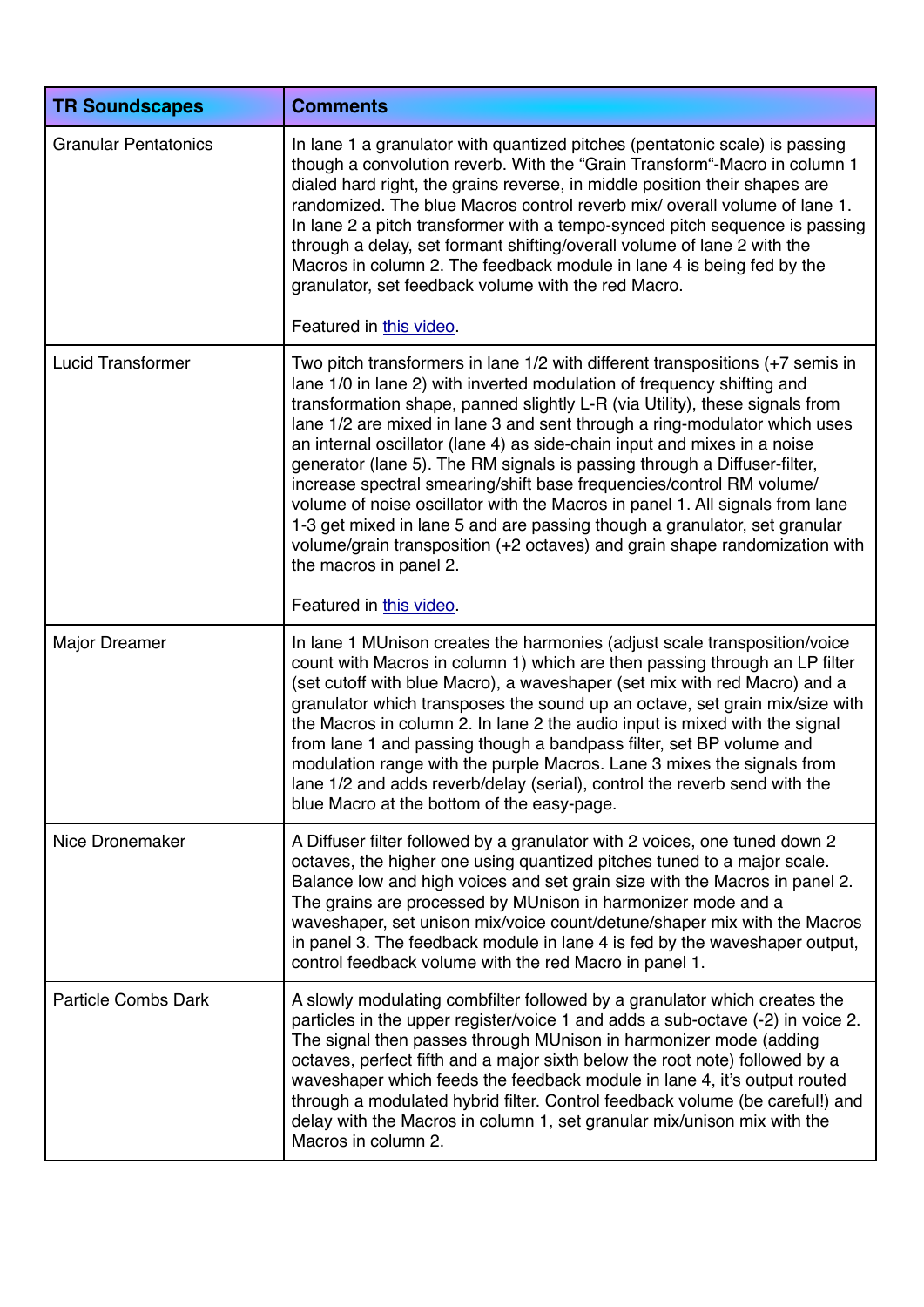| <b>TR Soundscapes</b>     | <b>Comments</b>                                                                                                                                                                                                                                                                                                                                                                                                                                                                                                                                                                                                                                                                                                                          |
|---------------------------|------------------------------------------------------------------------------------------------------------------------------------------------------------------------------------------------------------------------------------------------------------------------------------------------------------------------------------------------------------------------------------------------------------------------------------------------------------------------------------------------------------------------------------------------------------------------------------------------------------------------------------------------------------------------------------------------------------------------------------------|
| Particle Combs Dark XT    | A slowly modulating combfilter followed by a granulator which creates the<br>particles in the upper register/voice 1 and adds a sub-octave (-2) in voice 2,<br>randomize grain pitch in voice 1 with the Macro in column 1.<br>The signal then passes through MUnison in harmonizer mode (adding<br>octaves, perfect fifth and a major sixth below the root note) followed by a<br>waveshaper which feeds the feedback module in lane 4, control feedback<br>volume (be careful!), delay and direct signal volume with the Macros in<br>column 2. Lane 2 processes the signal from lane 1 (parallel processing) with<br>reverb/delay/chorus, creating a wide ambient space. Set unison mix(volume<br>lane 2 with the Macros in column 3. |
| <b>Phaser Cream</b>       | In lane 1 there are two LFO-modulated combiliters with two bands each,<br>inverted right channel in the 2nd filter, the comb signals is passing through<br>an LFO-modulated stereo spreader and a chorus module. Set overall<br>volume of lane 1 with the green Macro. Lane 2 processes the signal from<br>lane 1 with a dual delay, control delay volume/saturation with the Macros in<br>column 1. In lane 3 the signal from lane 1 gets processed by a waveshaper<br>and a dual filter with tempo-synced modulation, set overall volume/LP cutoff<br>in filter 2 with the Macros in column 2.                                                                                                                                         |
| <b>RM Machinery</b>       | A tremolating ring-modulator with 2 voices passing through a BP-filter in<br>lane 1, set tremolo speed (1/8 - 1/16 - 1/32), depth oscillator 2 and filter mix<br>with the Macros in column 1. Lane 3 processes the audio input with<br>PTransform, control it's volume/frequency shifting with the Macros in<br>column 2. The signals from lane 1/3 are mixed in lane 2 and processed by a<br>granulator with reversed grains and modulated grain size/position<br>randomization/crossfade. The granulator is further processed by a tempo-<br>synced delay.                                                                                                                                                                             |
| <b>Shimmer Trans 1</b>    | A simple delay feedback loop with tempo-synced ascending intervals. Set<br>delay speed (1/32 - 1/4) / ascending intervals/corresponding formant shift<br>and feedback amount with the Macros in column 1. Set harmonizer tone/<br>detune amount with the Macros in column 2.                                                                                                                                                                                                                                                                                                                                                                                                                                                             |
| <b>Shimmer Trans 2</b>    | In lane 1 a simple delay feedback loop with tempo-synced ascending<br>intervals passing though a dual filter (Diffuser/LP). Set delay speed (1/32 -<br>1/4) / ascending intervals/corresponding formant shift and feedback amount<br>with the Macros in column 1. Set harmonizer tone/detune amount/LP cutoff<br>with the Macros in column 2. In lane 2 a pitch transformer with it's own<br>dedicated feedback loop (synced delay) adds frequency shifting, set the<br>volume of lane 2 with the green Macro.                                                                                                                                                                                                                           |
| <b>Shimmer Trans 3 RM</b> | In lane 1 a simple delay feedback loop with tempo-synced descending/<br>ascending intervals passing though a ring modulator with 2 oscillators which<br>is feeding the feedback module in lane 3. Set delay speed (1/32 - 1/2) -<br>feedback amount - descending/ascending intervals/corresponding formant<br>shift and detune with the Macros in column 1/2. Set ring modulation depth/<br>frequency with the green Macros in column 3. In lane 2 delay processes the<br>signal from lane 1 with tempo-synced delays, set delay volume with the dark<br>blue Macro in column 3.                                                                                                                                                         |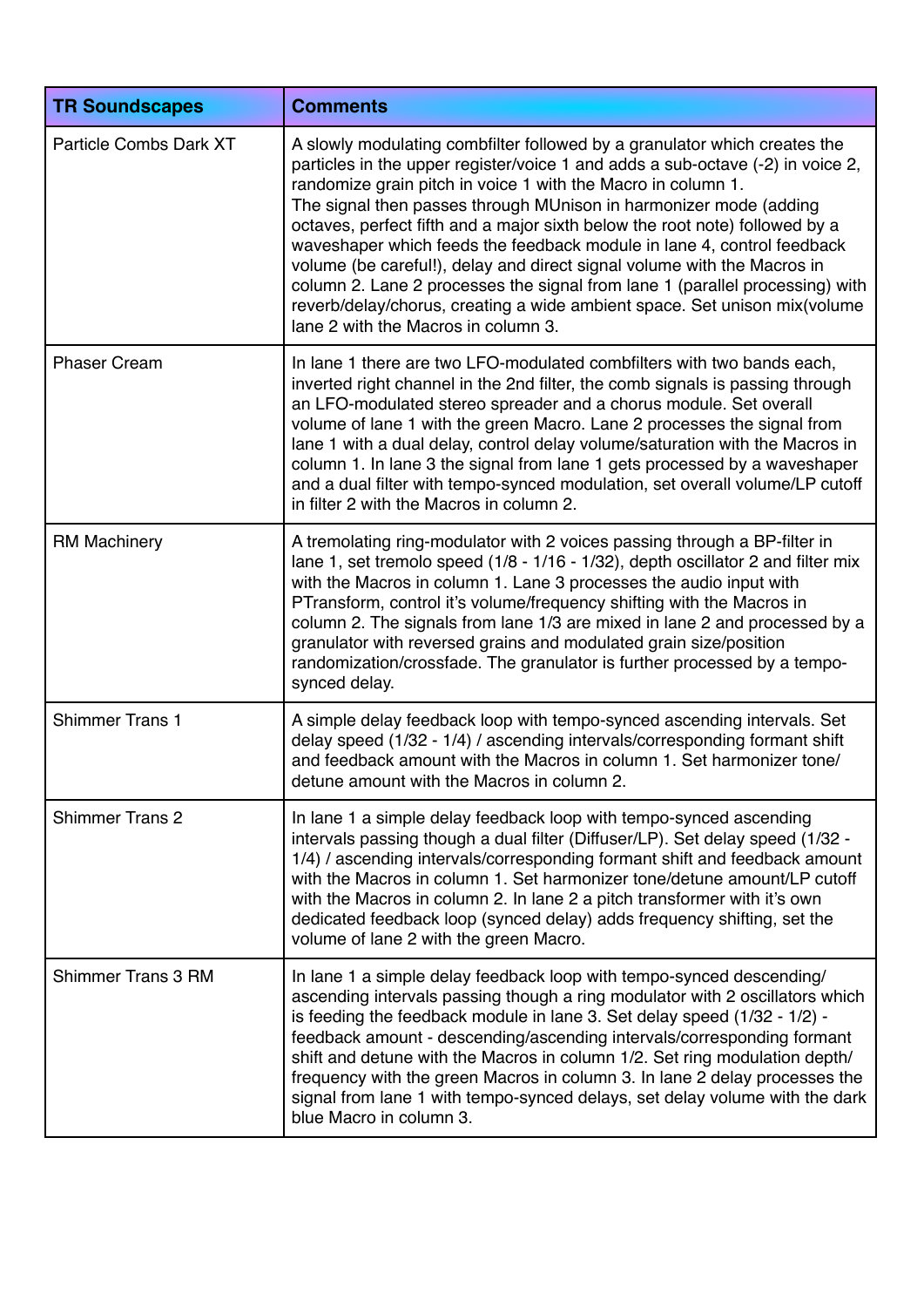| <b>TR Soundscapes</b>       | <b>Comments</b>                                                                                                                                                                                                                                                                                                                                                                                                                                                                                                                                                                                                                                                                                                                                                                                                                                                                                                                                 |
|-----------------------------|-------------------------------------------------------------------------------------------------------------------------------------------------------------------------------------------------------------------------------------------------------------------------------------------------------------------------------------------------------------------------------------------------------------------------------------------------------------------------------------------------------------------------------------------------------------------------------------------------------------------------------------------------------------------------------------------------------------------------------------------------------------------------------------------------------------------------------------------------------------------------------------------------------------------------------------------------|
| Space Morser                | To reduce CPU load for this patch (due to delay time modulation via LFOs)<br>Set SMART INTERPOLATION in MXXX "Settings" to "Normal".<br>Granular mayhem using a 2 band setup (use Macros to balance) with LFO-<br>modulated band limit. In band 1 a granulator in lane 1 with LFO-modulated<br>volume changes gets processed by a pitch transformer (also processing the<br>feedback signal from band 2 via a Math-module) and a warped/flanged<br>delay space with high feedback which also processes the signal from lane<br>2, set volume with the red Macro. In band 2 a granulator with 4 voices and<br>randomized pitches passing through a steep HP filter which is feeding the<br>feedback module in lane 4, the output of lane 1 is also LFO-modulated<br>fading in and out, in lane 2 this signal gets processed by a convolution<br>reverb and a chorus, set volume with the blue Macro in column 1.<br>Featured in this audio demo. |
| <b>Spectral Clockwork</b>   | Pitch transformer with step-sequenced/tempo-synced modulation of pitch/                                                                                                                                                                                                                                                                                                                                                                                                                                                                                                                                                                                                                                                                                                                                                                                                                                                                         |
|                             | frequency shift and transformation shape 1 (via Mod 1/2) run through a<br>compressor, lane 2 processes the signal from lane 1 (parallel processing)<br>with tempo-synced dual delays and MUnison. The Macros in column 1<br>control feedback/smearing amount in PTransform, the Macros in column 2<br>control delay level and unison mix. Also try this patch on percussive material<br>with lower "Spectral Sustain" and higher "Spectral Feedback" settings.                                                                                                                                                                                                                                                                                                                                                                                                                                                                                  |
|                             | Featured in this video.                                                                                                                                                                                                                                                                                                                                                                                                                                                                                                                                                                                                                                                                                                                                                                                                                                                                                                                         |
| <b>Squares Over Squares</b> | Two band setup with tempo-synced, square-shaped filter modulation in<br>each band (band 1 - dual filter: harmonics/HP, band 2: BP) passing through<br>a synced delay and a compressor. Switch automatic band limit modulation<br>on/off or set it manually and control the volume for each band with the<br>Macros in panel 1, Set HP cutoff for band 1 and filter drive for both bands<br>with the Macros in panel 2.                                                                                                                                                                                                                                                                                                                                                                                                                                                                                                                          |
| Stereo Multi Shifter        | Dual frequency shifter with inverted frequency modulation for each stereo<br>channel in lanes 1/2, harmonizer transposition with feedback looping in<br>lanes 5/6, -1 octave for left and +1 octave for right channel, all mixed into<br>lane 3 where delay and convolution reverb is added (parallel processing).<br>Macros for feedback level, shift range/speed, a switch for activating formant<br>modulation and a Macro for space mix are installed.                                                                                                                                                                                                                                                                                                                                                                                                                                                                                      |
| Thump A Rocket              | Surreal pitch Transformation and chorus FX with feedback, creates<br>"thumping" sub-sonic frequencies. Set transformation amount/spectral<br>smearing/formant shifting with the Macros in column 1, set chorus mix/<br>feedback with the Macro in column 2.                                                                                                                                                                                                                                                                                                                                                                                                                                                                                                                                                                                                                                                                                     |
| <b>UFO Cycle</b>            | Two ring-modulators their frequency modulated by LFO1 with it's frequency<br>modulated by LFO2, use Macro to alter LFO2 speed between 16 - 8 - 4<br>bars. The RM signal is split up into M/S, a stereo spread module processes<br>the sides, In lane 3 a modulated hybrid filter is processing the input signal<br>(use blue Macro for leveling), in lane 4 a modulated delay is processing the<br>frequency-modulated mix of all signals (use green Macro for leveling).                                                                                                                                                                                                                                                                                                                                                                                                                                                                       |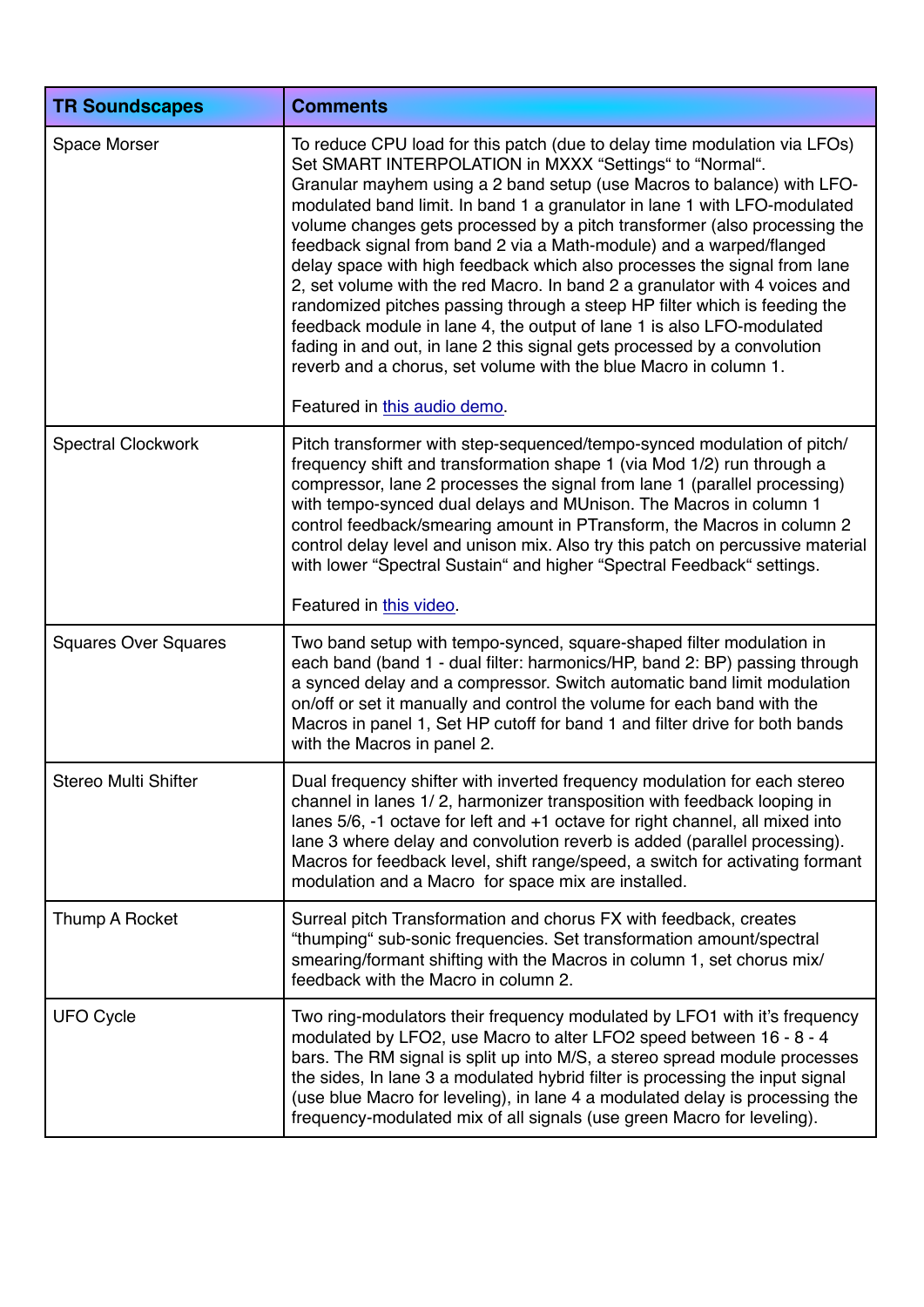| <b>TR Soundscapes</b>            | <b>Comments</b>                                                                                                                                                                                                                                                                                                                                                                                             |
|----------------------------------|-------------------------------------------------------------------------------------------------------------------------------------------------------------------------------------------------------------------------------------------------------------------------------------------------------------------------------------------------------------------------------------------------------------|
| Universal Feedback 1             | MUnison in harmonizer mode (sus chord), transpose the scale with the<br>assigned Macro (chromatic transposition - hard right $=$ B). Control detune,<br>number of harmonizer voices and formant shift with 3 other Macros, set<br>feedback level/delay time with the red Macros, add reverb with Macro 7.                                                                                                   |
| Universal Feedback 2             | MUnison in harmonizer mode (minor melodic scale), control detune, number<br>of harmonizer voices and formant shift with the 3 blue Macros, set feedback<br>level/delay time with the red Macros.                                                                                                                                                                                                            |
| Universal Feedback 3<br>Granular | MUnison in harmonizer mode (minor chord) followed by a granulator with 2<br>reversed voices (-/+ 12 semitones) followed by a HP filter which is routed to<br>the feedback module, followed by a dynamic EQ which reduces the low<br>mids. Control harmonizer wet/dry/delay time with the assigned Macros,<br>control wet/dry of the granular module with another Macro, Macro 1 controls<br>feedback level. |
| <b>Wholetone Ladder</b>          | Ascending whole-tone ladder created by a feedback chain with a tempo-<br>synced delay routed into a harmonizer transposing the signal by 2<br>semitones. Set ladder length (feedback volume), speed and tone with the<br>blue Macros. Lane 2 adds convolution reverb (parallel processing).<br>Featured in this video.                                                                                      |

| <b>TR Spaces</b>               | <b>Comments</b>                                                                                                                                                                                                                                                                                                                                                                                                                                                                                                               |
|--------------------------------|-------------------------------------------------------------------------------------------------------------------------------------------------------------------------------------------------------------------------------------------------------------------------------------------------------------------------------------------------------------------------------------------------------------------------------------------------------------------------------------------------------------------------------|
| 2-Band Wahwah Guitar           | 2-band setup, in the upper band a bandpass filter creates wahwah effects,<br>audio input is modulating filter frequency via follower modulation. In lane 2<br>a chorus and a tempo-synced delay are processing the wahwah signal,<br>control chorus/delay mix with Macros 3/4. In the lower band a waveshaper<br>signal is passing though an amp sim into a diffusion filter, control filter mix/<br>drive with the red Macros. LFO-modulated band limit can be switches on/off<br>or set manually with the installed Macros. |
| 3-Band Dist Follower           | Three band setup with different distortion/filter/effect types, all using<br>envelope follower as modulation source (set follower release time with blue<br>Macro). Band 1 uses waveshaper/HP filter - band 2 uses formant filter/bit<br>distortion - band 3 uses comb-filter/pitch transformer. Set the levels of each<br>band with the red Macros, set band levels with green Macros.<br>Featured in this video.                                                                                                            |
| <b>Acoustic Enhancer Space</b> | In lane 1 there is a dynamic EQ with envelope follower modulation<br>enhancing the high frequencies followed by a waveshaper, it's drive also<br>modulated by the follower and an LP filter with LFO-modulated cutoff - set<br>filter mix/cut low frequencies with the blue Macros. In lane 2 (parallel<br>processing) there is a chorus, set chorus mix with yellow Macro, in lane 3 a<br>synced delay is passing though a reverb module, set delay/reverb mix with<br>the assigned Macros.                                  |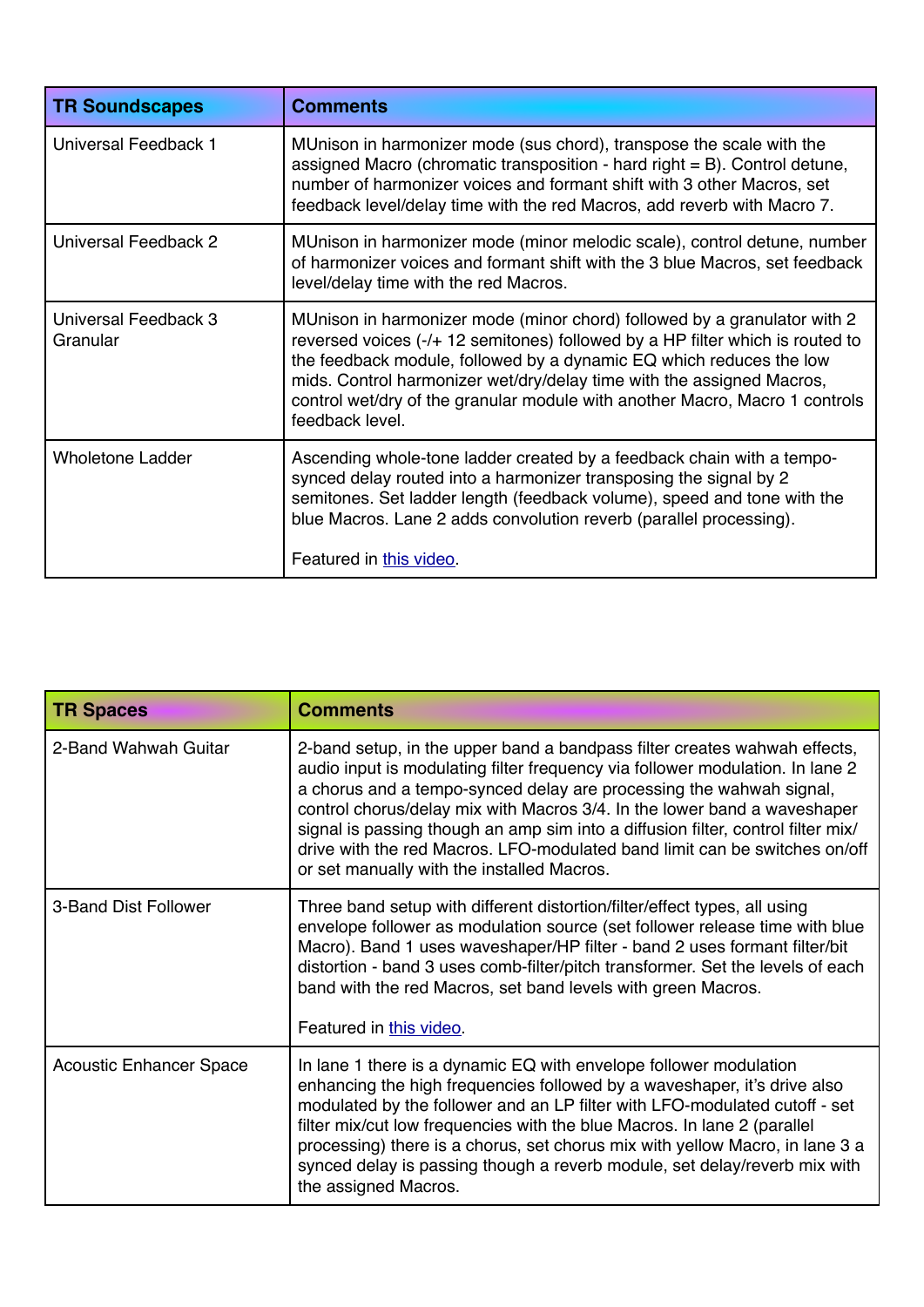| <b>TR Spaces</b>                  | <b>Comments</b>                                                                                                                                                                                                                                                                                                                                                                                                                                                                                                                                                                                                                                                                                                                                                                               |
|-----------------------------------|-----------------------------------------------------------------------------------------------------------------------------------------------------------------------------------------------------------------------------------------------------------------------------------------------------------------------------------------------------------------------------------------------------------------------------------------------------------------------------------------------------------------------------------------------------------------------------------------------------------------------------------------------------------------------------------------------------------------------------------------------------------------------------------------------|
| <b>Acoustic Guitar Mangler</b>    | Input is compressed in lane 1 (direct output muted), signal passes through<br>a chorus and a filter module (lowpass/diffuser) in lane 2, LP cutoff is<br>modulated by an envelope follower. Set filter mix and overall volume of lane<br>2 with Macros. Lane 3 adds synced dual delays fooled by MUnison, set<br>unison mix/lane 3 level with Macros.                                                                                                                                                                                                                                                                                                                                                                                                                                         |
| <b>Acoustic Guitar Mangler XT</b> | Input is compressed in lane 1 (direct output muted), signal passes through<br>a chorus and a filter module (lowpass/diffuser) in lane 2, LP cutoff is<br>modulated by an envelope follower. Set filter mix and overall volume of lane<br>2 with Macros. Lane 3 adds synced dual delays fooled by MUnison, set<br>unison mix/lane 3 level with Macros. In lane 4 reversed tempo-synced<br>grains are routed though a chorus, set chorus mix/volume lane 4 with<br>Macros.                                                                                                                                                                                                                                                                                                                      |
| <b>Allpass Trio</b>               | 3 Allpass filters in lane 1, stereo spread in lane 2, combined in lane 3 and<br>then routed into a dual wobble filter (diffusion/lowpass). Control allpass and<br>stereo spread modulation speed with Macro 1, control level of stereo<br>spreading with M2, M3-5 control dual filter wet/dry - modulation speed -<br>phase difference.                                                                                                                                                                                                                                                                                                                                                                                                                                                       |
| <b>Chorus Meta Grains</b>         | Chorus routed into a granulator routed into an LP filter with LFO-modulated<br>cutoff. Set chorus rate/feedback with the orange Macros, switch grain size<br>modulation on/off, reverse grains, control grain x-fade, grain detune and<br>mix with the switches and Macros in the upper panel. Control filter mix/<br>resonance and stereo spread with the blue Macros.                                                                                                                                                                                                                                                                                                                                                                                                                       |
| <b>Chorus Warp</b>                | In lane 1 a chorus with 10 voices, LFO-modulated range and high feedback<br>settings is routed into a harmonizer adding an octave below audio input,<br>control chorus amount/octave level with the assigned Macros. In lane 2<br>(parallel processing) an LFO-modulated frequency shifter is processed by a<br>stereo spreader, control shifter mixl and stereo width with the assigned<br>Macros.                                                                                                                                                                                                                                                                                                                                                                                           |
| Chorus Warp XT1                   | In lane 1 a chorus with 10 voices, LFO-modulated range and high feedback<br>settings is routed into a harmonizer adding an octave below audio input,<br>control chorus amount/saturation/octave level with the Macros in column 1.<br>In lane 2 the signal from lane 1 and the audio input are mixed and routed<br>through an LFO-modulated frequency shifter processed by a stereo<br>spreader, control shifter mix/feedback and stereo width with the assigned<br>Macros.                                                                                                                                                                                                                                                                                                                   |
| Chorus Warp XT2                   | In lane 1 a chorus with 10 voices, LFO-modulated range and high feedback<br>settings is routed into a harmonizer adding -/+ 1 octave, control chorus<br>amount/octave level with the Macros in column 2. In lane 2 the signal from<br>lane 1, the audio and feedback input are mixed and routed through an LFO-<br>modulated frequency shifter processed by a stereo spreader and a dual<br>filter (formant/diffuser), the feedback module is fed post filter, control shifter<br>mix/stereo width/filter mix with the Macros in column 3. Feedback level and<br>delay can be controlled with the read Macros at the top. Lane 3 mixes the<br>signals from lane 2/feedback module and adds convolution reverb, control<br>reverb mix with the Macro at the bottom.<br>Featured in this video. |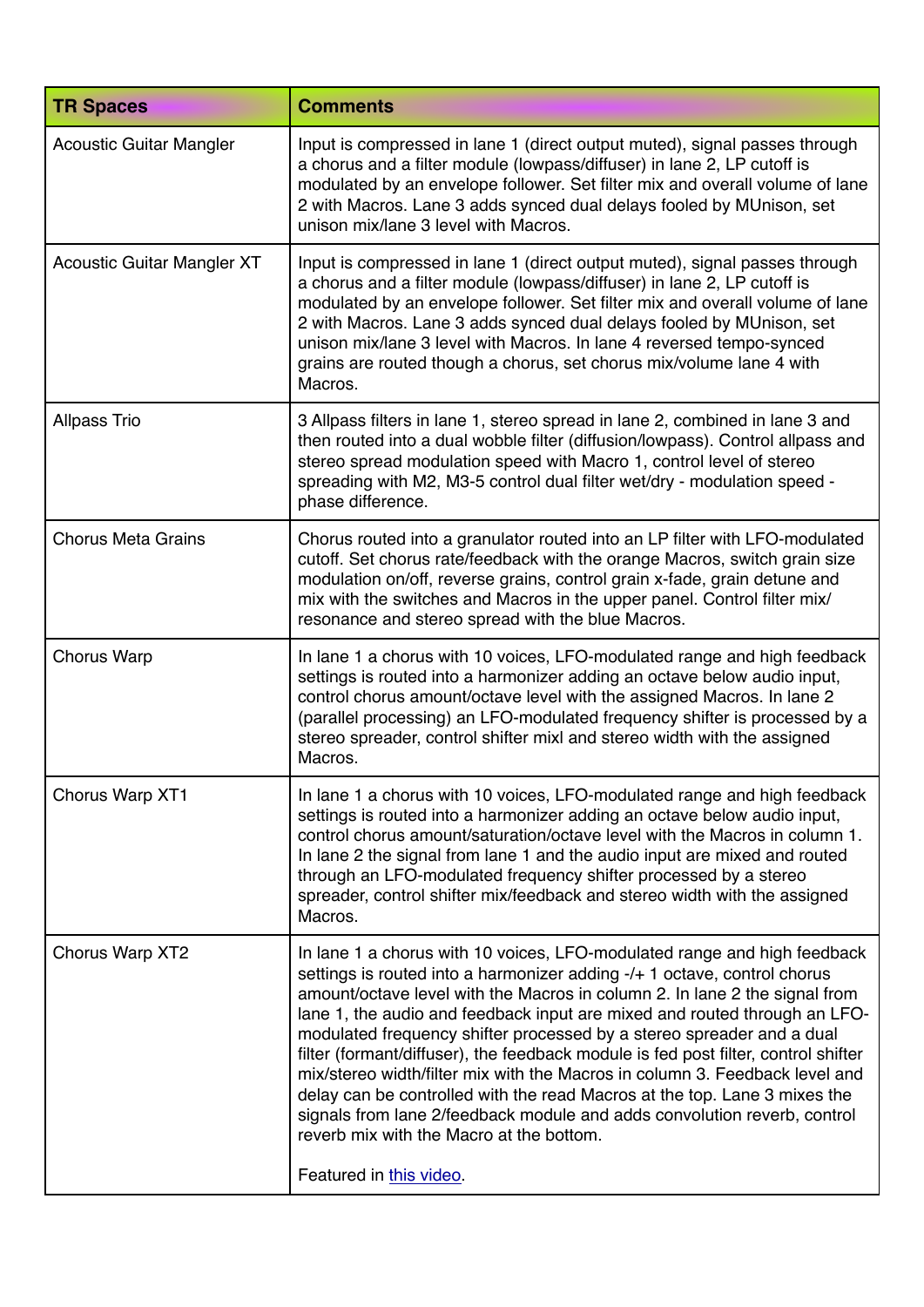| <b>TR Spaces</b>        | <b>Comments</b>                                                                                                                                                                                                                                                                                                                                                                                                                                                                                                                                                                                                                                                                                                                                                                            |
|-------------------------|--------------------------------------------------------------------------------------------------------------------------------------------------------------------------------------------------------------------------------------------------------------------------------------------------------------------------------------------------------------------------------------------------------------------------------------------------------------------------------------------------------------------------------------------------------------------------------------------------------------------------------------------------------------------------------------------------------------------------------------------------------------------------------------------|
| <b>DDWarp CombDrone</b> | To reduce CPU load for this patch (due to delay time modulation via LFOs)<br>Set SMART INTERPOLATION in MXXX "Settings" to "Normal". Two delay<br>with delay time modulation routed into a pitch transformer into MUnison and<br>a compressor create the warped space. The ratio module combining the<br>signals fades between delay 1-2 when the respective switch in the top<br>panel is engaged. Set delay drive/feedback (be careful), PTrans/MUnison<br>mix with the Macros in the top panel. Lane 4 adds a combfilter processed<br>by a waveshaper and a chorus module, set comb feedback/waveshaper<br>mix/chorus mix and overall volume of lane 4 with the blue Macros in the<br>lower panel. This patch can create self resonating sounds, so use it with<br>some caution please. |
| <b>Detuned Minority</b> | MUnison running in harmonizer mode creates the tonal cloud in lane 1 (set<br>harmonizer mix/voice count with red Macros), lane 2 processes the<br>harmonizer signal with a granulator, the grains are tuned to -/+ 1 octave,<br>(balance the octaves/set grain size with the assigned Macros) and a<br>BComb-filter. Lane 3/4 combine the harmonizer and the granular signal and<br>add delay/convolution reverb (balance delay/reverb signal with Macros).<br>Featured in this audio demo.                                                                                                                                                                                                                                                                                                |
| Diffuse Me              | To reduce CPU load for this patch (due to delay time modulation via LFOs)<br>Set SMART INTERPOLATION in MXXX "Settings" to "Normal".<br>Convolution reverb (set mix with blue Macro) passing through a delay with<br>LFO-modulated delay times routed into MUnison in harmonizer mode<br>creating the major tonal cloud (set mix/voice count/voice delay diffusion<br>with Macros in column 2) ending in a waveshaper (set mix with red Macro)<br>which is creating a feedback loop with the feedback module (set feedback<br>amount with pink Macro, switch feedback delay time modulation on/off with<br>the switch).                                                                                                                                                                    |
| Diffuse Me Min11        | To reduce CPU load for this patch (due to delay time modulation via LFOs)<br>Set SMART INTERPOLATION in MXXX "Settings" to "Normal".<br>Convolution reverb (set mix with Macro) passing through a delay (set delay<br>time modulation/modulation speed with Macros) passing though MUnison in<br>harmonizer mode creating the tonal cloud (set mix with Macro "Tonality<br>Mix") ending in a waveshaper (set mix with Macro) which is creating a<br>feedback loop with the feedback module (set feedback amount with Macro).<br>Featured in this video.                                                                                                                                                                                                                                    |
| <b>Dual Shimmer</b>     | Two effect chains with independent feedback loops in lane 1/2, each one<br>routing a delay into a harmonizer (set delay feedback for each with the<br>Macros at the bottom), lane 1 adding a perfect fifth below the audio input,<br>lane 2 adding a perfect fifth above the audio input. Lane 1 uses a diffuser<br>filter at the end of the chain, lane 2 a chorus module (set mix for each with<br>Macros in column 3). Set feedback volume with the red Macro, control<br>amount of harmonizing/tone with the Macros in column 2.<br>Featured in this audio demo and this video.                                                                                                                                                                                                        |
|                         |                                                                                                                                                                                                                                                                                                                                                                                                                                                                                                                                                                                                                                                                                                                                                                                            |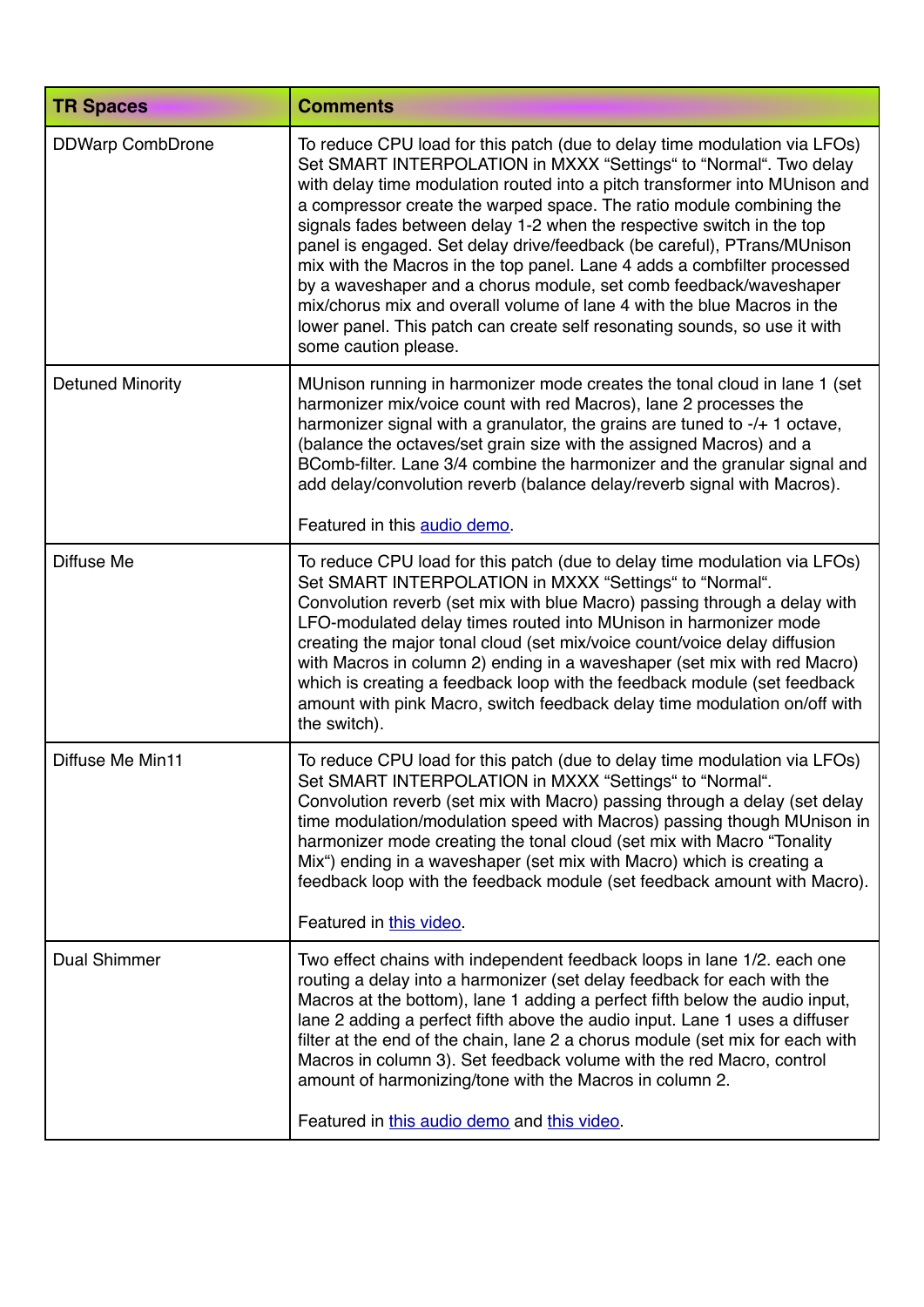| <b>TR Spaces</b>            | <b>Comments</b>                                                                                                                                                                                                                                                                                                                                                                                                                                                                                                                                                                                                                                                                          |
|-----------------------------|------------------------------------------------------------------------------------------------------------------------------------------------------------------------------------------------------------------------------------------------------------------------------------------------------------------------------------------------------------------------------------------------------------------------------------------------------------------------------------------------------------------------------------------------------------------------------------------------------------------------------------------------------------------------------------------|
| Dual Warp Space             | 2-band setup, set band limit with the Macro in panel 1. In the lower band a<br>dual delay with modulated panning/delay time is routed though a<br>convolution reverb, set delay saturation/convolution mix with the Macros in<br>panel 2. In the upper band a dual delay with modulated panning/delay time<br>is routed through a chorus and a notch-filter, lane 2 processes the signal<br>from lane 1 with a LFO-modulated stereo spreader (parallel processing).<br>A feedback module (fed by the signal post chorus) provides feedback, set<br>it's volume with the read Macro in panel 3, set chorus amount/notch filter<br>mix/vol stereo spread with the other Macros in panel 3. |
| <b>Filter Cream</b>         | Good patch for pads and everything that needs some smooth filter action.<br>Slowly modulated filters (BP with harmonics/AP, use Macro for bass boost)<br>sent through a diffusion filter (use Macros for mix/modulation speed) and a<br>chorus (wet/dry Macro installed). Lane 2 processes the filtered signal with<br>dual delays (Macros for wet/dry - saturation installed). 7 Macros are<br>available.                                                                                                                                                                                                                                                                               |
| <b>Guitar Cream</b>         | Delay with short modulated delay time in lane 1 (set volume and lowpass<br>filter with Macros), a chorus module in lane 2 (set volume with Macro), both<br>signals are combined in lane 3 and routed through a dual delay, control<br>delay send/feedback with the assigned Macros.                                                                                                                                                                                                                                                                                                                                                                                                      |
| <b>Guitar Cream XT</b>      | Delay with short modulated delay time in lane 1, a chorus module in lane 2,<br>both signals are combined in lane 3/4 and routed through a dual delay in<br>lane 3 - control delay send with the assigned Macro - and through a<br>granulator with tempo-synced, reversed grains /LFO-modulated filter/<br>synced delay in lane 4. Control filter send/drive and delay mix with the red<br>Macros, transpose the reversed grains up an octave with the blue Macro.<br>Featured in this audio demo.                                                                                                                                                                                        |
| <b>Parallel Delay Cloud</b> | 4 bands running in parallel (disabled crossover), each band has it's<br>dedicated volume control on the easy-page. Bands 1/2 are using dual<br>delays with modulated delay times, band 3 uses a reversed granular delay<br>(transpose grain pitch down/up 1 octave scaled to semitones with a Macro,<br>set grain size with another Macro), band 4 uses a comb-filter delay, engage<br>auto panning with a switch.                                                                                                                                                                                                                                                                       |
| Piano Flange Shift 1        | Dual flange filtering in lane 1 (Diffuser into BComb), set filter modulation<br>speed/stereo spread/saturation with the Macros in column 1. Lane 2<br>processes the filter signal with a pitch transformer (1+octave) and a<br>granulator with quantized pitch randomization. Set PTrans/Granular mix<br>and grain size with the Macros in column 2, set the overall volume of lane 2<br>with the Macro at the bottom.                                                                                                                                                                                                                                                                   |
| Piano Flange Shift 2        | Dual flange filtering in lane 1 (Diffuser into BComb), set filter saturation/<br>modulation speed/stereo spread with the Macros in panel 1. Lane 2<br>processes the filter signal with a pitch transformer (1+octave)/frequency<br>shifter and a granulator with quantized pitch randomization. The feedback<br>module in lane 3 is fed by the granulator signal, set PTrans/Granular mix/<br>feedback level/overall volume of lane 2 and switch grain size modulation<br>on/off with the Macros in panel 2.                                                                                                                                                                             |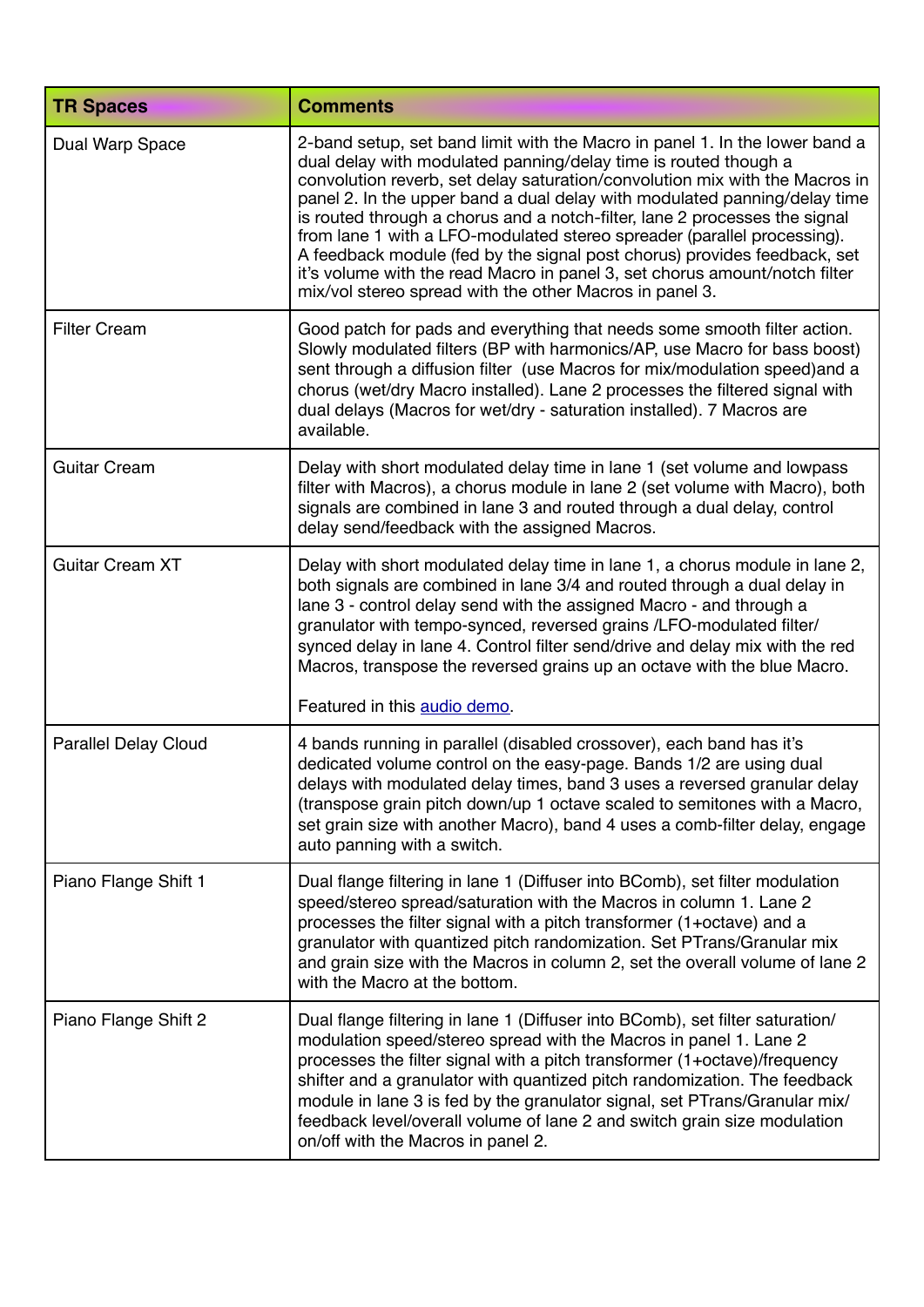| <b>TR Spaces</b>          | <b>Comments</b>                                                                                                                                                                                                                                                                                                                                                                                                                                                                                                                                                              |
|---------------------------|------------------------------------------------------------------------------------------------------------------------------------------------------------------------------------------------------------------------------------------------------------------------------------------------------------------------------------------------------------------------------------------------------------------------------------------------------------------------------------------------------------------------------------------------------------------------------|
| Piano Flange Shift 3      | Dual flange filtering in lane 1 (Diffuser into BComb), set filter volume/<br>modulation speed/stereo spread with the Macros in panel 1. Lane 2<br>processes the filter signal with a pitch transformer (1+octave) and a<br>granulator with quantized pitch randomization. The feedback module in lane<br>3 is fed by the granulator signal, set PTrans/Granular mix/feedback level<br>and overall volume of lane 2 with the Macros in panel 2. Lane 4 mixes the<br>signals from lane 1/2 and adds convolution reverb, control it's volume with<br>the blue Macro in panel 3. |
|                           | Featured in this video (at an earlier production stage).                                                                                                                                                                                                                                                                                                                                                                                                                                                                                                                     |
| <b>Reversed Detuner</b>   | Reversed tempo-synced grains - set grain length with Macro from 2 bars<br>hard left to 1/4 hard right, set grain transpose (-12/-7/0/+7/+12) with another<br>Macro - running through MUnison and chorus, set mix level with Macros.                                                                                                                                                                                                                                                                                                                                          |
| RingShifter               | In lane 1 the signal passes through a Diffuser filter into PTransform with<br>LFO-modulated frequency shifting, set amount of spectral smearing and<br>formant shifting with the Macros in column 1. In lane 2 the signal from lane<br>1 gets processed by tempo-synced delays passing though another Diffuser-<br>filter. Set delay saturation and filter mix and overall volume of lane 2 with<br>the Macros in column 2.                                                                                                                                                  |
| <b>Sidestick Abyss</b>    | In lane 1 a very short delay with modulated delay time in tap 1 is fed into a<br>tempo-synced delay in tap 2, control delay feedback/LP cutoff/delay time<br>tap 2 with the Macros in column 1. Lane 3 combines the signal from lane 1<br>with the audio input and processes then with a reversed, tempo-synced<br>granulator, set synced grain length time with the Macro in column 2, lane 2<br>combines the signals from lane 1/3 and adds convolution reverb, control<br>reverb volume with the assigned Macro.                                                          |
|                           | Used in this audio demo.                                                                                                                                                                                                                                                                                                                                                                                                                                                                                                                                                     |
| <b>Stereo Cream</b>       | Chorus FX in lane 1 (control volume/speed/feedback with Macros in<br>column 2), stereo spreader in lane 2 (control volume/add delay based<br>generator with Macro/switch in column 1), lane 3 combines the signals from<br>lane 1/2 and the audio input and processes these signals with a dual<br>tempo-synced delay and reverb with LFO-modulated wet/dry, control<br>volume of lane 3 with the Macro in column 1. As this patch can get pretty<br>hot, there is a Macro for output volume at the bottom of the easy-page.<br>Featured in this audio demo.                 |
| <b>Stereo Filter Trio</b> | In lane 1 an EQ with two LFO-modulated Allpass filters is passing through a                                                                                                                                                                                                                                                                                                                                                                                                                                                                                                  |
|                           | combfilter and an LFO-modulated lowpass filter with stereo offset, set<br>combfilter mix/combfilter auto-panning/LP filter mix with the Macros in<br>column 1. Lane 2 processes the signal from lane 1 with MUnison, set<br>unison volume/amount of detune/voice count with the Macros in column 2.                                                                                                                                                                                                                                                                          |